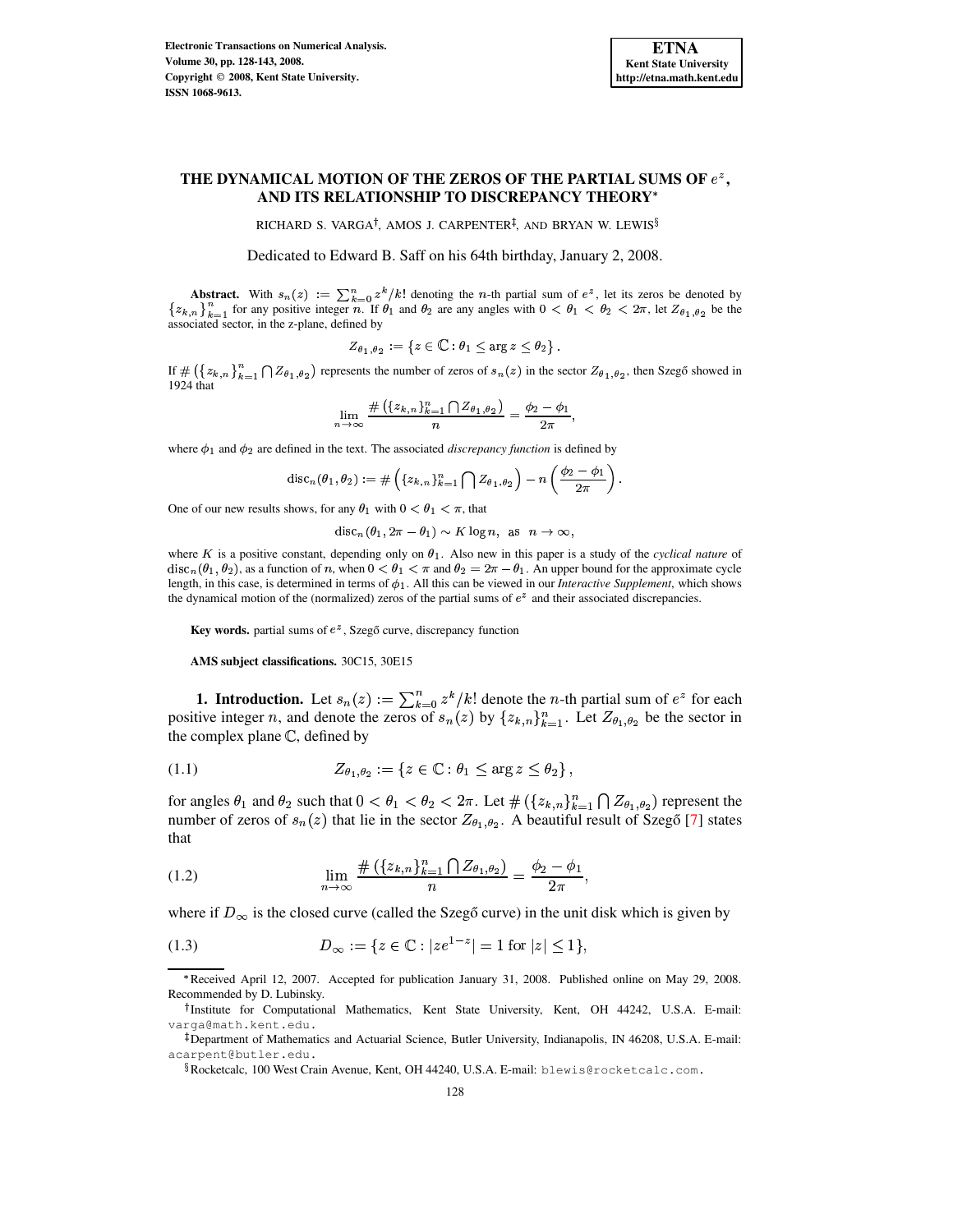then there are unique positive values  $r_{\infty}(\theta_1)$  and  $r_{\infty}(\theta_2)$ , in  $(0, 1)$ , such that  $r_{\infty}(\theta_1)e^{i\theta_1}$  and  $r_{\infty}(\theta_2)e^{i\theta_2}$  are points of  $D_{\infty}$  of (1.3). The angles  $\phi_j$  in (1.2) are then defined by

(1.4) 
$$
\phi_j := \theta_j - r_\infty(\theta_j) \sin \theta_j, \qquad j = 1, 2.
$$

<span id="page-1-2"></span>The *discrepancy function* disc<sub>n</sub>( $\theta_1$ ,  $\theta_2$ ), for the zeros in  $Z_{\theta_1, \theta_2}$ , is defined as

<span id="page-1-0"></span>(1.5) 
$$
\operatorname{disc}_n(\theta_1, \theta_2) := \# \left( \{ z_{k,n} \}_{k=1}^n \bigcap Z_{\theta_1, \theta_2} \right) - n \left( \frac{\phi_2 - \phi_1}{2\pi} \right)
$$

It follows from (1.2) that the function disc<sub>n</sub>( $\theta_1, \theta_2$ ) would behave, at worst, like  $o(n)$ , as  $n \to \infty$ . Our first aim in this paper is to show in Theorem 2.5 the sharper result that

(1.6) 
$$
\operatorname{disc}_n(\theta_1, \theta_2) \sim K \log n, \text{ for all } n \text{ sufficiently large}
$$

where K is a positive constant depending on  $\theta_1$  and  $\theta_2$ . It is of interest to note that Szegő [7] showed that the associated discrepancy function, but now in the  $w$ -plane under the mapping

$$
w=ze^{1-z},
$$

is bounded as a function of  $n$ .

Our second aim is to closely study the cyclical nature of the sequence  $\{\text{disc}_n(\theta_1, \theta_2)\}_{n=1}^{\infty}$ . Specifically, for  $0 < \theta_1 < \pi$  and  $\theta_2 = 2\pi - \theta_1$ , the approximate cyclic length, of what we call the *short-term pattern*, is determined as a function of  $\phi_1$ . (Long-term patterns are also described in Section 3.)

Our third aim in this paper is to illustrate the *dynamical motion* of the zeros of  $s_n(nz)$ , as  $n$  varies, with our *Interactive Supplement* accompanying this paper. This allows the reader to *input*  $\theta_1$ , in the range  $\pi/4 \le \theta_1 \le 3\pi/4$ , where  $\theta_2 := 2\pi - \theta_1$ , and to *input n*, the degree of  $s_n(nz)$ , in the range  $1 \leq n \leq 200$ . The reader's computer then graphs the *n* zeros of  $s_n(nz)$ in the z-plane. On increasing n, one sees the actual "fanning out" of the zeros of  $s_n(nz)$ , into the upper and lower half-planes of the  $z$ -plane. In addition, the discrepancy function,  $disc_n(\theta_1, \theta_2)$ , is then displayed to four decimal digits, at each *n*-th step. This calculation is based on the stored zeros of all polynomials  $\{s_n(nz)\}_{n=1}^{200}$ , whose zeros were all determined to 200 decimal digits.

2. Background and statement of results. To study the behavior of the zeros of the partial sums  $s_n(z)$  of  $e^z$ , it is convenient to study instead the *normalized* partial sums  $s_n(nz) :=$  $\sum_{k=1}^{n} (nz)^k / k!$ , whose zeros, henceforth denoted by  $\{z_{k,n}\}_{k=1}^{n}$ , have the same arguments as the zeros of  $s_n(z)$ . This leaves  $disc_n(\theta_1, \theta_2)$  in (1.5) unchanged. An application of the Eneström-Kakeya Theorem (see [4, p. 137, Exercise 2], or [6, p.88, Problem 22]) shows that all zeros  $\{z_{k,n}\}_{k=1}^n$  of  $s_n(nz)$  lie in the unit disk  $\Delta := \{z \in \mathbb{C} : |z| \leq 1\}$  for any  $n \geq 1$ . From compactness considerations, there are necessarily accumulation points in  $\Delta$  for  $\bigcup_{n=1}^{\infty} \{z_{k,n}\}_{k=1}^n$ , and Szegő [7] established that each such accumulation point must lie on the curve  $D_{\infty}$  of (1.3), and, conversely, that each point of  $D_{\infty}$  is an accumulation point of these zeros of  $s_n(nz)$ . Buckholtz [1] later proved that all zeros of all  $s_n(nz)$  lie *outside* of  $D_\infty$  for any  $n > 1$ , and that

<span id="page-1-1"></span>(2.1) 
$$
\text{dist}[\{z_{k,n}\}_{k=1}^n; D_{\infty}] \le \frac{2e}{\sqrt{n}}, \text{ for any } n \ge 1,
$$

where

$$
\mathrm{dist}[\{z_{k,n}\}_{k=1}^n;D_\infty]:=\max_{1\leq k\leq n}(\mathrm{dist}[z_{k,n};D_\infty])
$$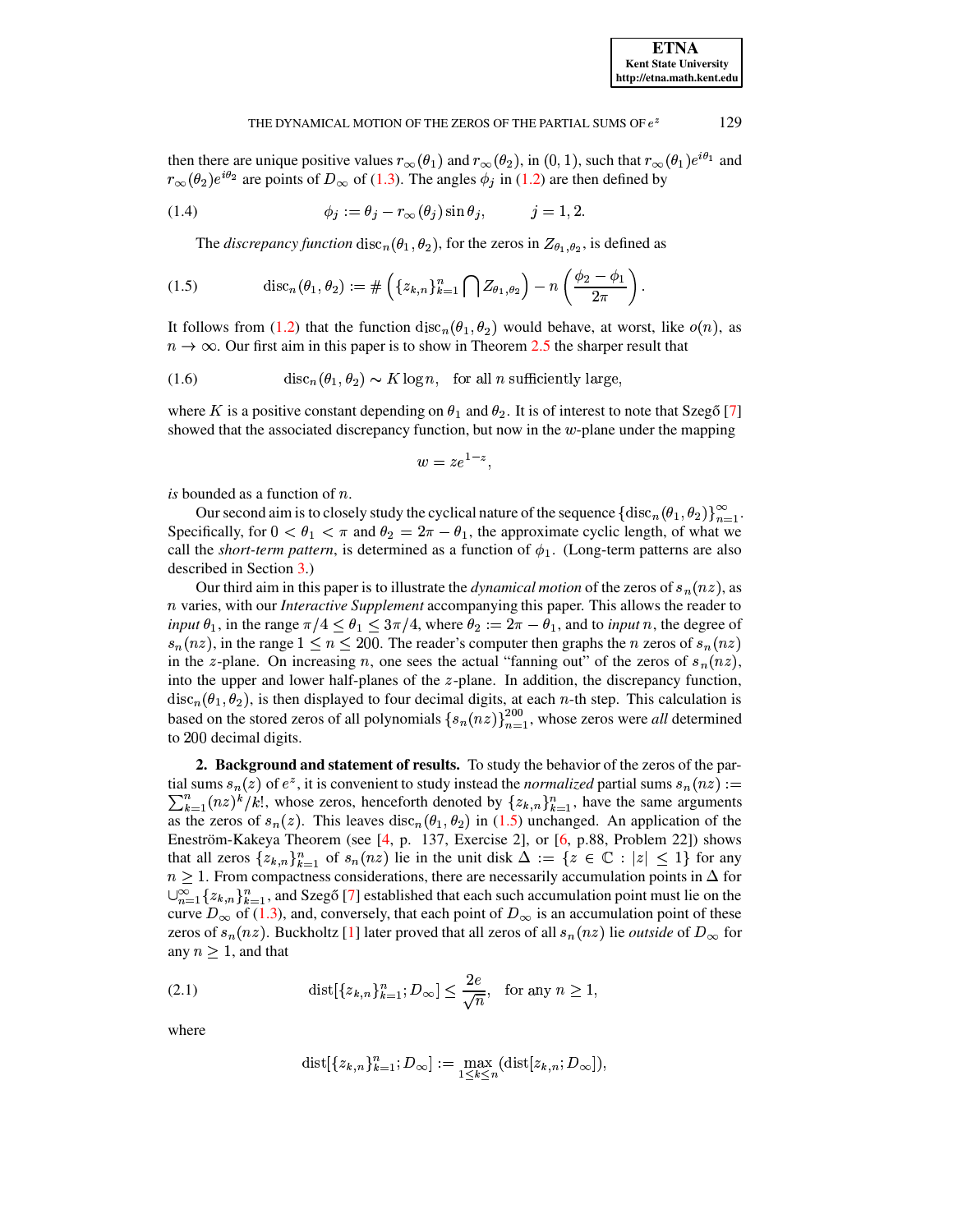and where  $dist[z_{k,n}; D_{\infty}]$  $\{x_n : D_\infty\} := \min_{x \in D_\infty} |z_{k,n} - z|.$  $x_{k,n} - z$ . It was shown in [\[2\]](#page-15-4) that the exponent of  $\frac{1}{2}$  for *n* in [\(2.1\)](#page-1-1) is the best possible, and that the constant 2e can be reduced in (2.1) to  $36\,657.^1$  $36\,657.^1$ 

In  $[2]$ , the following curve was defined for each positive integer n:

<span id="page-2-2"></span>(2.2) 
$$
D_n := \left\{ z \in \mathbb{C} : \begin{array}{l} |ze^{1-z}|^n = \tau_n \sqrt{2\pi n} \left| \frac{1-z}{z} \right|, \\ |z| \leq 1, \text{ and } \\ |\arg z| \geq \cos^{-1} \left( \frac{n-2}{n} \right) \end{array} \right\},
$$

where  $\tau_n$ , defined by

$$
\tau_n:=\frac{n!}{n^ne^{-n}\sqrt{2\pi n}},
$$

is the exact error in Stirling's formula. For calculations of  $\tau_n$  when *n* is very large, the following asymptotic series (cf. Henrici [\[3\]](#page-15-5)) for  $\tau_n$  can be useful:

$$
\tau_n \approx 1 + \frac{n^{-1}}{12} + \frac{n^{-2}}{288} - \frac{139n^{-3}}{51840} + \cdots
$$
, as  $n \to \infty$ ,

and

$$
\log \tau_n \cong \frac{n^{-1}}{12} - \frac{n^{-3}}{360} + \frac{n^{-5}}{1260} - \frac{n^{-7}}{1680} + \frac{n^{-9}}{1188} - \cdots, \quad \text{as } n \to \infty.
$$

For any fixed  $\delta$  with  $0 < \delta \leq 1$ , each  $D_n$  curve gives a much better approximation to where the zeros of  $s_n(nz)$  lie, in that from [\[2,](#page-15-4) Theorem 4],

<span id="page-2-1"></span>(2.3) 
$$
\text{dist}[\{z_{k,n}\}_{k=1}^n \setminus C_\delta; D_n] = O\left(\frac{1}{n^2}\right), \quad \text{as } n \to \infty,
$$

where  $C_{\delta} := \{ z \in \mathbb{C} : |z - 1| < \delta \}.$  The exponent of 2 for *n* in [\(2.3\)](#page-2-1) was shown in [\[2\]](#page-15-4) to be best possible.

As defined in [\(2.2\)](#page-2-2), the curve  $D_n$  is not a closed curve, so we make the following modifications of  $(2.2)$ . First, as will be explained in the proof of Proposition [2.1](#page-2-3) in Section [5,](#page-9-0) the curve  $D_n$  of [\(2.2\)](#page-2-2) can be extended, for each  $n \geq 1$ , to the boundary of  $\Delta$  in two unique points,  $e^{i\lambda_n}$  and  $e^{-i\lambda_n}$ , where  $0 < \lambda_n < \pi$  for each  $n \geq 1$ . Then, the circular arc  $\{e^{i\sigma}$  :  $-\lambda_n \leq \sigma \leq +\lambda_n\}$  is annexed to the extended  $D_n$  curve, thereby producing the following closed curve  $D_n$  in  $\Delta$ :

<span id="page-2-5"></span>
$$
(2.4) \tilde{D}_n := \left\{ \begin{array}{l} z \in \mathbb{C} : |z e^{1-z}|^n = \tau_n \sqrt{2\pi n} \left| \frac{1-z}{z} \right|, \\ |z| \leq 1, \text{ and } \lambda_n \leq \arg z \leq 2\pi - \lambda_n \end{array} \right\} \bigcup \left\{ e^{i\sigma} : -\lambda_n \leq \sigma \leq +\lambda_n \right\}.
$$

The curves  $D_n$ , for  $n=1, 5$ , and  $\infty$ , are given below in Figure [2.1.](#page-3-0)

We remark that it can be shown that  $\lambda_n$  can be expressed as the convergent series

<span id="page-2-4"></span>(2.5) 
$$
\lambda_n = \frac{1.704\,097}{n^{1/2}} + \frac{0.280\,778}{n^{3/2}} + O\left(\frac{1}{n^{5/2}}\right), \text{ as } n \to \infty.
$$

<span id="page-2-3"></span>With the above definitions, we state the following proposition, whose proof is sketched in Section [5.](#page-9-0)

PROPOSITION 2.1. *For each positive integer , the following are valid:*

<span id="page-2-0"></span><sup>&</sup>lt;sup>1</sup>Except for discrepancy numbers disc<sub>n</sub>( $\theta_1$ ,  $\theta_2$ ), which are given to four decimal digits in the *Interactive Supplement*, we truncate, in the text, the displayed fractional part of noninteger numbers to six decimal digits.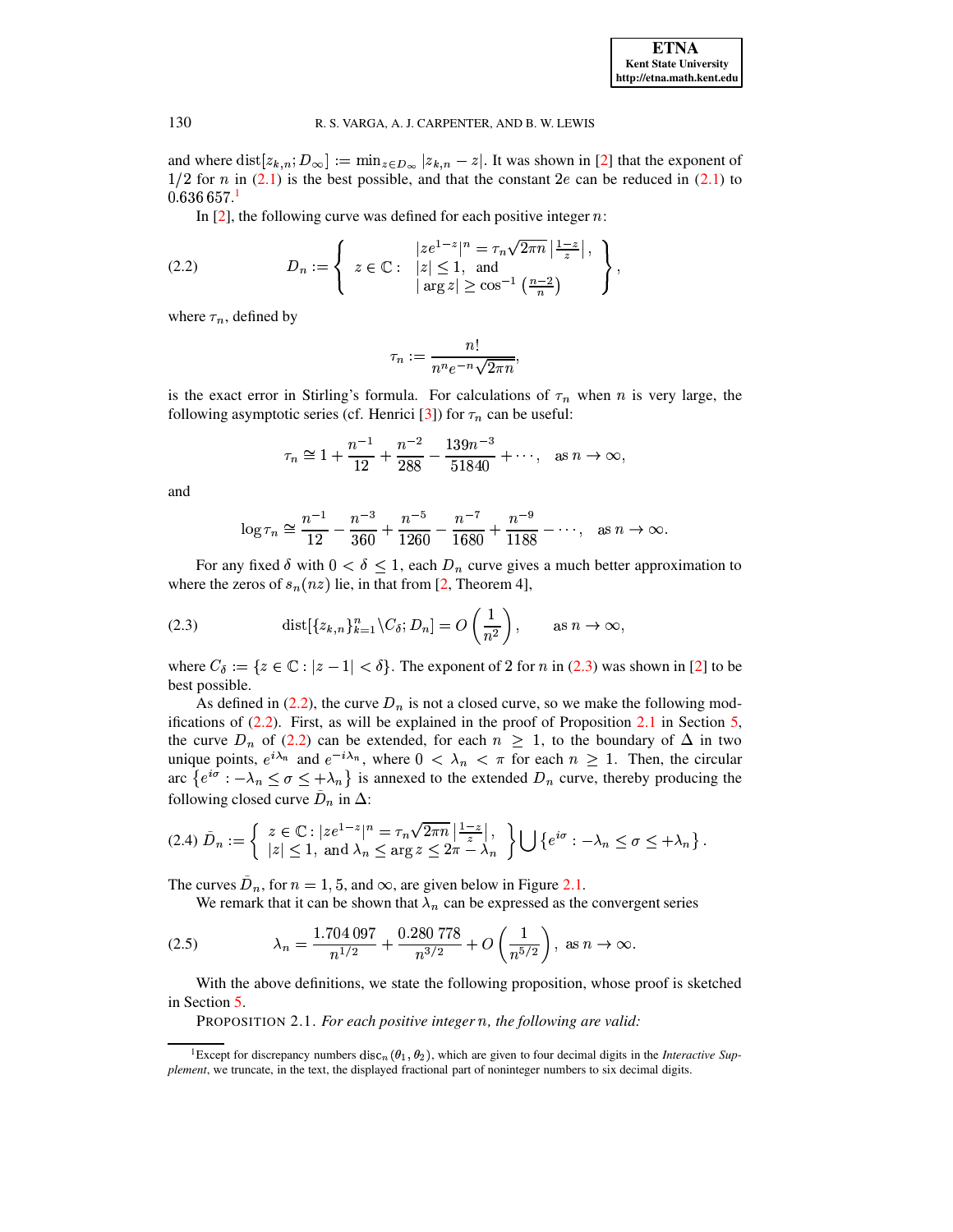

<span id="page-3-0"></span>FIG. 2.1. The curve  $\tilde{D}_n$ , for  $n = 1, 5$ , and  $\infty$ .

i) The curve  $\tilde{D}_n$  is a simple closed curve in  $\Delta$  which is star-shaped with respect to  $z=0$ ; **ii**) For each  $\theta$  with  $\lambda_n \leq \theta \leq 2\pi - \lambda_n$ , there is a unique number  $r_n(\theta)$ , with  $0 < r_n(\theta) \leq 1$ , such that  $z = r_n(\theta)e^{i\theta}$  is a point of  $\tilde{D}_n$ , and satisfies

<span id="page-3-1"></span>(2.6) 
$$
\frac{z(ze^{1-z})^n}{\tau_n\sqrt{2\pi n}(1-z)} = e^{i\Psi_n(\theta)},
$$

where  $\Psi_n(\theta)$  is defined, on the interval  $[\lambda_n, 2\pi - \lambda_n]$ , by

(2.7) 
$$
\Psi_n(\theta) := n [\theta - r_n(\theta) \sin \theta] + \theta + \tan^{-1} \left( \frac{r_n(\theta) \sin \theta}{1 - r_n(\theta) \cos \theta} \right);
$$

- <span id="page-3-2"></span>iii)  $0 < \Psi_n(\lambda_n) < 2\pi$  for each  $n \geq 1$ ;
- iv) For each fixed  $n \geq 1$ ,  $\Psi_n(\theta)$  is a strictly increasing function of  $\theta$  on  $[\lambda_n, 2\pi \lambda_n]$ , and for each integer k with  $1 \leq k \leq n$ , there is a unique point  $\hat{z}_{k,n} = \hat{r}_{k,n} e^{i\hat{\theta}_{k,n}}$  on the curve  $\tilde{D}_n$ , with  $\lambda_n < \hat{\theta}_{k,n} < 2\pi - \lambda_n$ , such that

<span id="page-3-4"></span>
$$
\Psi_n(\hat{\theta}_{k,n}) = 2\pi k;
$$

v) If  $\{z_{k,n}\}_{k=1}^n$  denotes the (exact) zeros of  $s_n(nz)$ , then, for any  $z_{k,n}$  not in  $C_\delta := \{z \in \mathbb{C} : |z-1| < \delta\}$ , where  $\delta$  is fixed with  $0 < \delta \leq 1$ ,

<span id="page-3-3"></span>(2.9) 
$$
|z_{k,n} - \hat{z}_{k,n}| = O\left(\frac{1}{n^2}\right), \text{ as } n \to \infty,
$$

where the constant, implicit in  $O(\frac{1}{n^2})$ , depends only on  $\delta$ .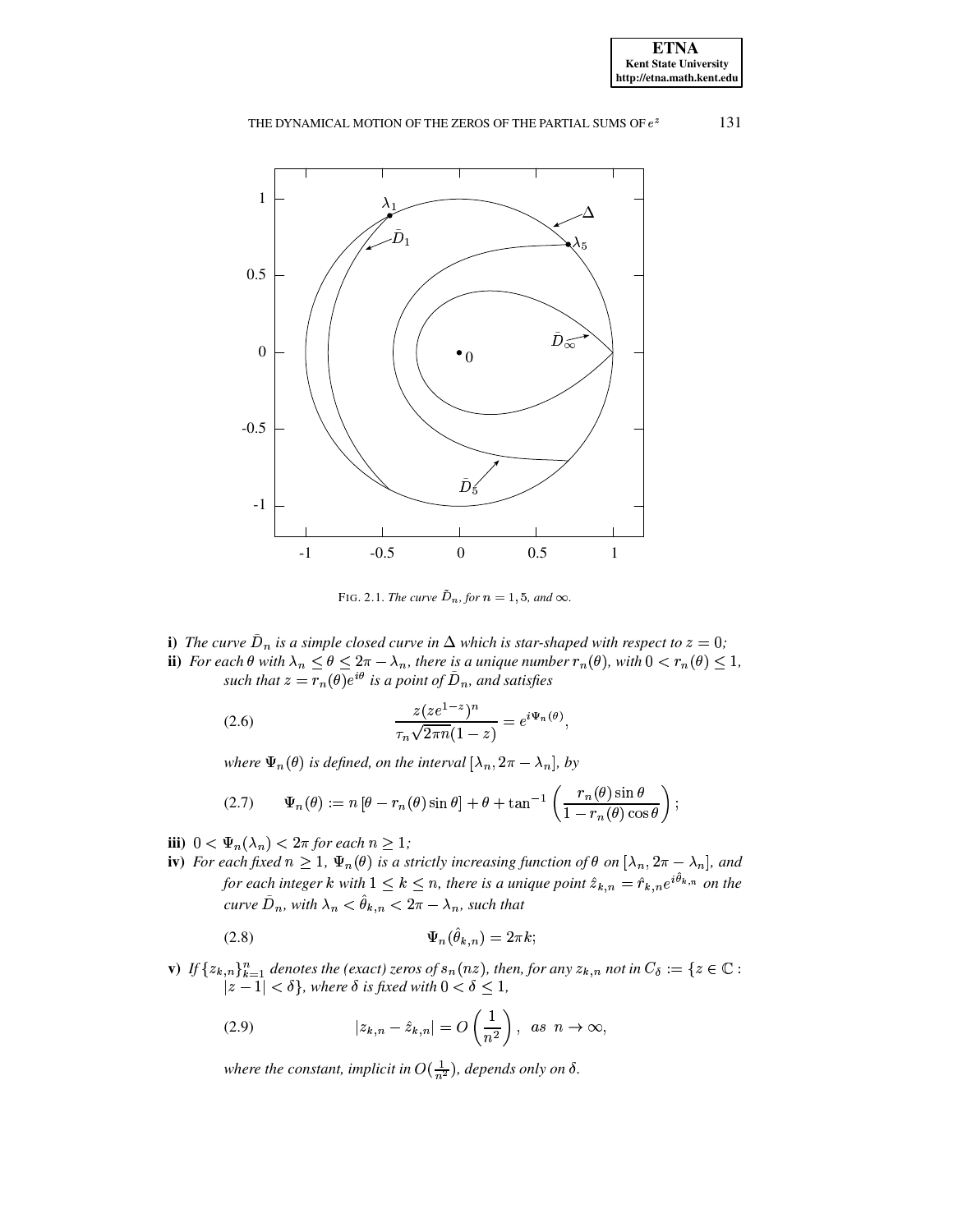Next, it would appear that to precisely determine  $\# (\{z_{k,n}\}_{k=1}^n \bigcap Z_{\theta_1,\theta_2})$ , one would need to know many very precise zeros  $\{z_{k,n}\}_{k=1}^n$  of  $s_n(nz)$ . This, for *n* large, would be a daunting task! However, we give a very accurate estimate of  $\# (\{z_{k,n}\}_{k=1}^n \bigcap Z_{\theta_1,\theta_2})$ , which avoids finding any zeros of  $s_n(nz)$ . This estimate is stated below in Proposition 2.2, after some preliminary definitions are introduced.

Fixing any  $\theta_1$  with  $0 < \theta_1 < \pi$ , consider any positive integer n such that  $\lambda_n \leq \theta_1$ , where we see from  $(2.5)$  that this inequality holds for all *n* sufficiently large. Then, from part ii) of Proposition 2.1, there is a unique number  $r_n(\theta_1)$ , with  $0 < r_n(\theta_1) < 1$ , such that  $z := r_n(\theta_1) e^{i\theta_1}$  is a point of  $\tilde{D}_n$  which satisfies (2.6). With  $\Psi_n(\theta_1)$  defined in (2.7), and, with the following notation<sup>2</sup>:

<span id="page-4-5"></span>
$$
\langle \langle x \rangle \rangle := \text{greatest integer} < x, \text{ for any real } x,
$$

it follows, from the strictly increasing nature of  $\Psi_n$  from part iv) of Proposition 2.1, that

$$
\langle \langle \Psi_n(\theta_1) / 2\pi \rangle \rangle > 0
$$

<span id="page-4-0"></span>This brings us to the statement of

**PROPOSITION 2.2.** Given any  $\theta_1$  with  $0 < \theta_1 < \pi$ , the number of zeros of  $s_n(nz)$  in the sector  $-\theta_1 \leq \arg z \leq +\theta_1$  is approximately

<span id="page-4-4"></span>
$$
(2.11) \t2\langle\langle\Psi_n(\theta_1)/2\pi\rangle\rangle,
$$

so that, by symmetry,

<span id="page-4-2"></span>
$$
(2.12) \t\t\t\t\# \left( \left\{ z_{k,n} \right\}_{k=1}^n \bigcap Z_{\theta_1, 2\pi - \theta_1} \right) \doteq n - 2 \langle \left\langle \Psi_n \left( \theta_1 \right) / 2\pi \right\rangle \rangle.
$$

The proof of Proposition  $2.2$  is given in Section 5.

To illustrate now the result of (2.12) of Proposition 2.2, suppose that  $\theta_1 = \pi/2$ , and we choose  $n = 98$ , and  $n = 99$ . Then, from part ii) of Proposition 2.1,  $r_n(\pi/2)$  and  $\Psi_n(\pi/2)$ are numerically determined to be

(2.13) 
$$
\begin{cases} r_{98}(\pi/2) = 0.384\ 136, & \text{and } \Psi_{98}(\pi/2)/2\pi = 18.816\ 919, \text{ and} \\ r_{99}(\pi/2) = 0.383\ 989, & \text{and } \Psi_{99}(\pi/2)/2\pi = 19.008\ 074. \end{cases}
$$

From  $(2.12)$ , this gives

<span id="page-4-3"></span>
$$
\begin{cases}\n\#(\{z_{k,98}\}_{k=1}^{98} \cap Z_{\pi/2,3\pi/2}) & \doteq 98 - 2\langle\langle\Psi_{98}(\pi/2)/2\pi\rangle\rangle = 98 - 2(18) = 62, \text{ and} \\
\#(\{z_{k,99}\}_{k=1}^{99} \cap Z_{\pi/2,3\pi/2}) & \doteq 99 - 2\langle\langle\Psi_{99}(\pi/2)/2\pi\rangle\rangle = 99 - 2(19) = 61.\n\end{cases}
$$
\n(2.14)

Because we have all the zeros of  ${s_n(nz)}_{n=1}^{200}$  to an accuracy of 200 decimal digits, it turns out that the final numbers of  $(2.14)$ , i.e., 62 and 61, are *exactly* the number of the zeros of  $s_{98}(98z)$  and  $s_{99}(99z)$ , respectively, in the sector  $\pi/2 \leq \theta_1 \leq 3\pi/2$ , without having directly determined any zeros of  $s_n(nz)$ . In addition, in the symmetric sector case of  $\theta_1 = \frac{\pi}{2}$  and

$$
\theta_2 = \frac{3\pi}{2}
$$
, it follows from (1.4) that  $\phi_1 = \frac{\pi}{2} - \frac{1}{e}$  and  $\phi_2 = \frac{3\pi}{2} + \frac{1}{e}$ , so that  

$$
\frac{\phi_2 - \phi_1}{2\pi} = \frac{1}{2} + \frac{1}{e\pi} = 0.617 099,
$$

132

<span id="page-4-1"></span><sup>&</sup>lt;sup>2</sup>Note that this is not the *floor function*  $|x|$ , which is defined as the greatest integer  $\leq x$ .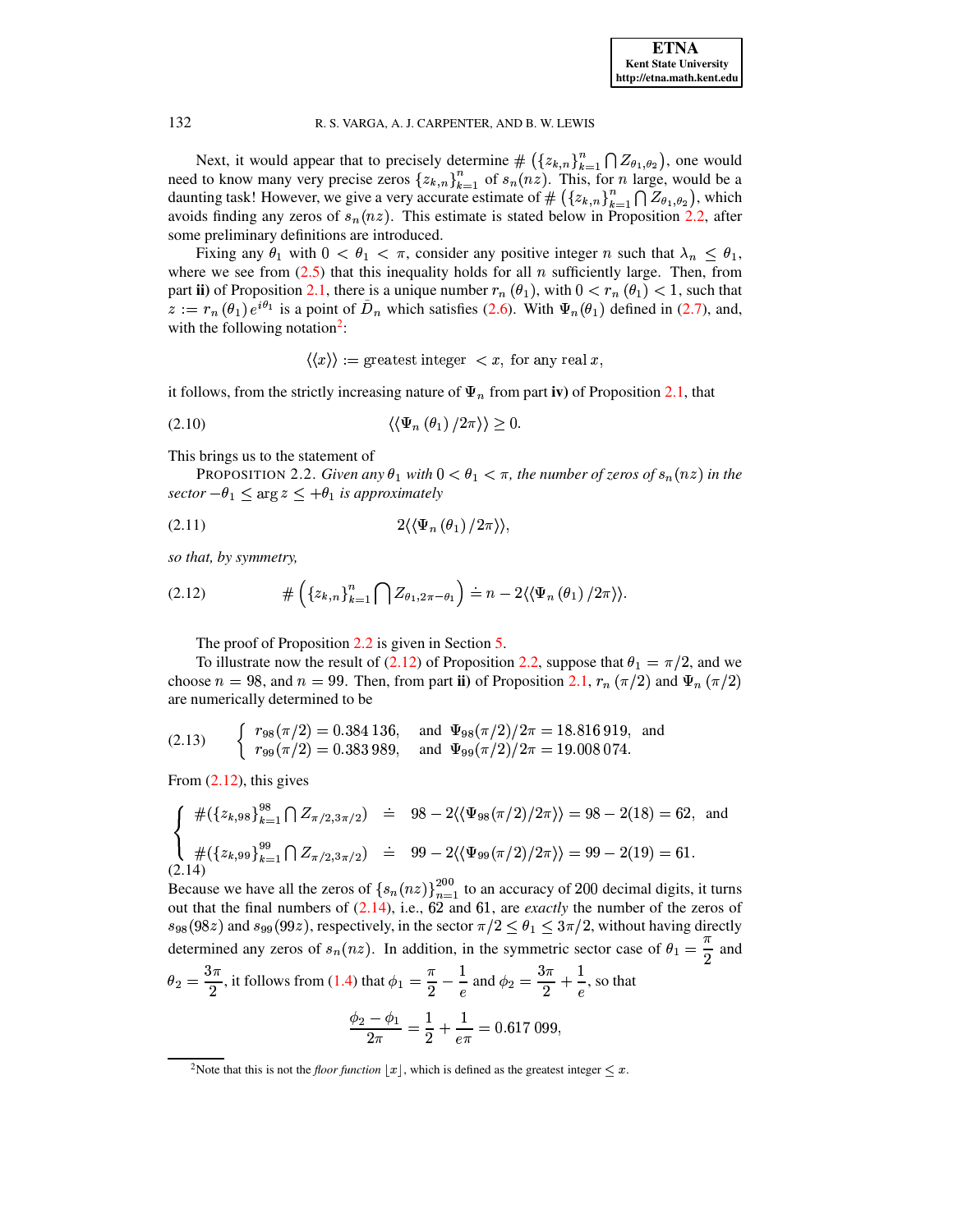which gives us from  $(1.5)$  and  $(2.14)$  that

<span id="page-5-1"></span>(2.15) 
$$
\text{disc}_{98}\left(\frac{\pi}{2}, \frac{3\pi}{2}\right) = +1.524\,233, \text{ and } \text{disc}_{99}\left(\frac{\pi}{2}, \frac{3\pi}{2}\right) = -0.092\,866
$$

The two numerical discrepancies of  $(2.15)$  agree with the rounded numbers, in these cases, of the Interactive Supplement of this paper.

We remark that using the expression in (2.11) to estimate the number of zeros of  $s_n(nz)$ , in the sector  $-\theta_1 \le \arg z \le +\theta_1$ , is generally very accurate, but it is evident that this estimate can be *faulty* when  $\Psi_n(\theta_1)/2\pi$  is exceedingly close to an integer, and this can change the estimate in  $(2.12)$  by  $\pm 2$ . This will be considered in more detail in Section 5.

<span id="page-5-5"></span>Our next result gives an equivalent representation for  $disc_n(\theta_1, 2\pi - \theta_1)$ , where its proof is given in Section 5.

**PROPOSITION** 2.3. Given any  $\theta_1$  with  $0 < \theta_1 < \pi$ , assume that  $\theta_2 = 2\pi - \theta_1$ , the symmetric case. Then, for any positive integer n,

<span id="page-5-2"></span>(2.16) 
$$
\operatorname{disc}_n(\theta_1, \theta_2) = \left\{ \frac{\Psi_n(\theta_1)}{\pi} - 2 \langle \langle \frac{\Psi_n(\theta_1)}{2\pi} \rangle \rangle \right\} \n- \left\{ \frac{\theta_1}{\pi} + \frac{1}{\pi} \tan^{-1} \left( \frac{r_n(\theta_1) \sin \theta_1}{1 - r_n(\theta_1) \cos \theta_1} \right) \right\} \n+ \left\{ \frac{n \sin \theta_1}{\pi} [r_n(\theta_1) - r_\infty(\theta_1)] \right\}.
$$

We remark that each of the three quantities in braces, in  $(2.16)$ , can be seen to be positive. For example, the first term in braces in  $(2.16)$  can be seen, using  $(2.10)$ , to satisfy

<span id="page-5-6"></span>
$$
(2.17) \ 0 < \left\{ \frac{\Psi_n(\theta_1)}{\pi} - 2 \langle \langle \frac{\Psi_n(\theta_1)}{2\pi} \rangle \rangle \right\} \le 2, \ \ \text{any} \ \theta_1 \ \text{with} \ 0 < \theta_1 < \pi, \ \ \text{any} \ n \ge 1
$$

Next, we have the result of Proposition 2.4, whose proof is again given in Section 5. PROPOSITION 2.4. Given any fixed  $\theta_1$  with  $0 < \theta_1 < \pi$ ,

<span id="page-5-7"></span><span id="page-5-3"></span>
$$
(2.18)\ \frac{n\sin\theta_1}{\pi}\left[r_n(\theta_1)-r_\infty(\theta_1)\right]\sim\frac{\log(2\pi n)}{2\pi}\left(\frac{r_\infty(\theta_1)\sin\theta_1}{1-r_\infty(\theta_1)\cos\theta_1}\right),\ \text{as}\ n\to\infty.
$$

Then, because of the properties of the terms in braces in  $(2.16)$ , we have THEOREM 2.5. Given any  $\theta_1$  with  $0 < \theta_1 < \pi$ , assume  $\theta_2 = 2\pi - \theta_1$ . Then,

<span id="page-5-4"></span><span id="page-5-0"></span>
$$
\operatorname{disc}_n(\theta_1, \theta_2) \sim K \log n, \text{ as } n \to \infty,
$$

where  $K > 0$  is dependent only on  $\theta_1$ .

To numerically illustrate here the result of (2.19) we have, in the case  $\theta_1 = \frac{\pi}{2}$ , that, as shown in Section 5,

$$
(2.20) \qquad \frac{n \sin \theta_1}{\pi} \left[ r_n \left( \frac{\pi}{2} \right) - r_\infty \left( \frac{\pi}{2} \right) \right] = \frac{n}{\pi} \left[ r_n \left( \frac{\pi}{2} \right) - \frac{1}{e} \right] \sim \frac{\log(2\pi n)}{2e\pi}
$$

as  $n \to \infty$ . This means that the last term in braces in (2.16) tends slowly to  $+\infty$  as  $n \to \infty$ , while the other two terms in braces in  $(2.16)$  can be seen to be bounded. More concretely, we have that for  $\theta_1 = \frac{\pi}{2}$ ,

<span id="page-5-8"></span>(2.21) 
$$
\frac{n}{\pi} \left[ r_n \left( \frac{\pi}{2} \right) - \frac{1}{e} \right] = 12.356 575, \text{ for } n = 10^{90}.
$$

133

**ETNA Kent State University** http://etna.math.kent.edu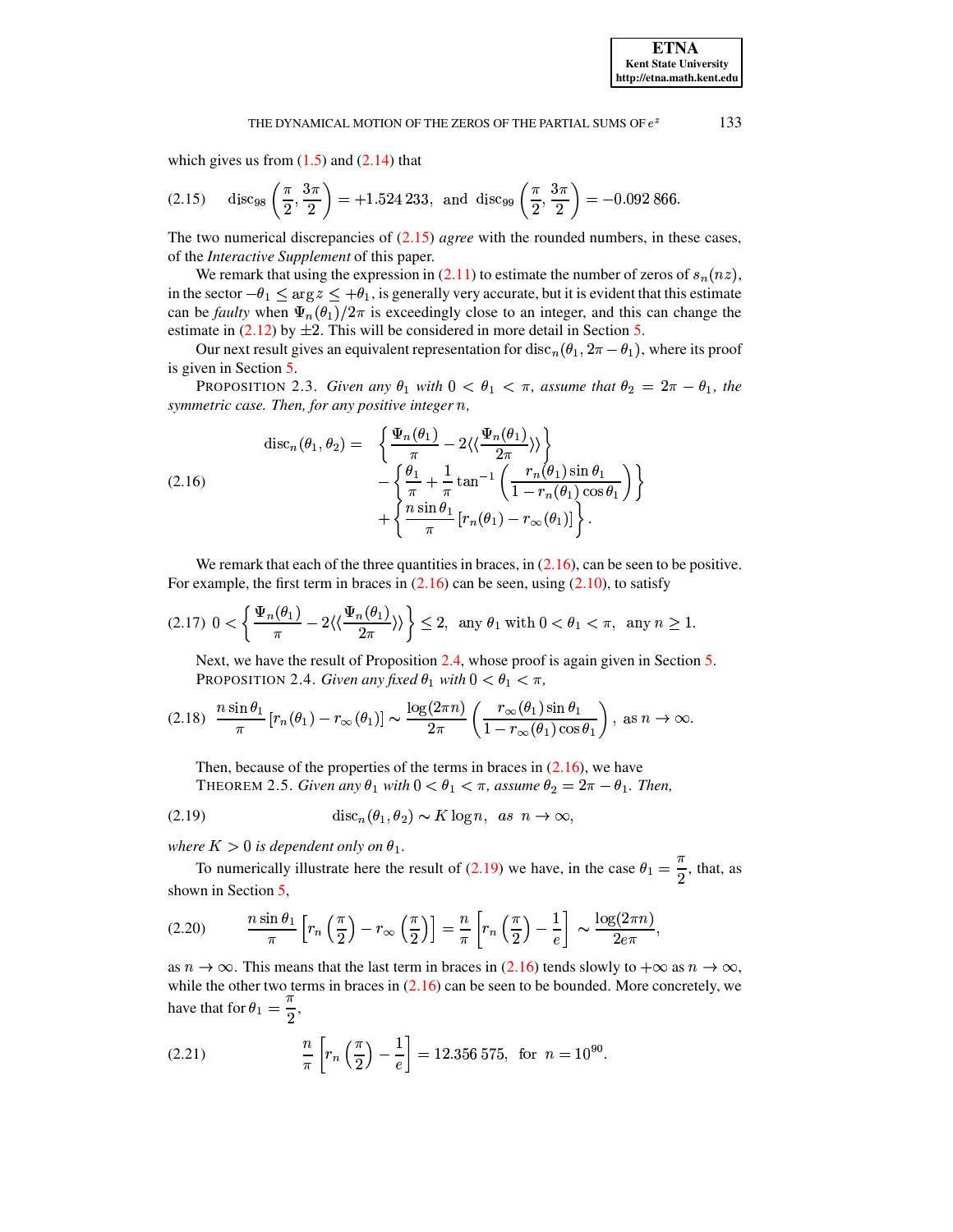<span id="page-6-0"></span>**3.** The interesting oscillations of  $disc_n({\theta_1, \theta_2})$  in the symmetric case. One of the **3. The interesting oscillations of**  $disc_n(\theta_1, \theta_2)$  in the symmetric case. One of the most intriging results, from this research, is that actual calculations of  $\{disc_n(\theta_1, \theta_2)\}_{n=1}^{\infty}$ , in the symmetric case, produce *patterns* of two distinct types, which likely could not have been conjectured purely from theoretical results. For the symmetric case, these patterns can be classified as

 $\int$  *short-term* patterns of increases of the disc<sub>n</sub>( $\theta_1$ , $\theta_2$ ), and (3.1)  $\left\{\n \begin{array}{l}\n \text{short term patterns of increases of the disc}_n(\sigma_1, \sigma_2), \text{ and} \\
 \text{long-term patterns of increases or decreases of the disc}_n(\theta_1, \theta_2).\n \end{array}\n\right.$ 

Both of these patterns can be immediately seen from our *Interactive Supplement*, which was <sup>ª</sup> written in Java by our third author. On setting  $\theta_1 = \pi/2$ , one sees, at the bottom of the screen, a *short-term* pattern of a sequence of four or five successive increases in disc<sub>n</sub>( $\pi/2, 3\pi/2$ ), where the increases at each step are approximately 0.3829, followed by a *long-term pattern*, in which the short-term patterns are successively slightly increasing or slightly decreasing from step to step. This can also be seen to be the case in other choices of  $\theta_1$ , as well. We remark that these short-term and long-term patterns are valid only for symmetric sectors.

Our next theoretical result here has to do with the short-term patterns.

<span id="page-6-2"></span>THEOREM 3.1. *Given any*  $\theta_1$  *with*  $0 < \theta_1 < \pi$ *, assume that*  $\theta_2 = 2\pi - \theta_1$ *, the symmetric*  $sector$  *case, and let*  $\phi_1$  *be determined from [\(1.4\)](#page-1-2). Then, the length*  $\ell$  *of each short-term pattern is at most*

<span id="page-6-1"></span>
$$
\hat{\ell} := 1 + \left\lfloor \frac{2\pi}{\phi_1} \right\rfloor,
$$

*for all n sufficiently large, where the floor function*  $\lfloor x \rfloor$  *is defined as the greatest integer*  $\leq x$ *.* 

As an example of the result of [\(3.2\)](#page-6-1), consider the case of  $\theta_1 = \frac{\pi}{4}$  and  $=\frac{\pi}{4}$  and  $\theta_2 = \frac{7\pi}{4}$ . It follows from [\(1.4\)](#page-1-2) that  $r_{\infty}(\pi/4) = 0.538$  278, and  $\phi_1 = 0.404$  778. In this case,  $\frac{2\pi}{\phi_1} = 15.522$  544, so that from  $(3.2)$ ,

$$
\hat{\ell}=1+\left\lfloor\frac{2\pi}{\phi_1}\right\rfloor=16.
$$

In this case, the short term pattern consists of at most 16 steps. This can be seen, from our *Interactive Supplement*, with  $\theta_1 = \frac{\pi}{4}$ , to  $=\frac{\pi}{4}$ , to be correct. Similarly, for  $\theta_1 = \frac{\pi}{2}$  and *upplement*, with  $\theta_1 = \frac{\pi}{4}$ , to be correct. Similarly, for  $\theta_1 = \frac{\pi}{2}$  and  $\theta_2 = \frac{3\pi}{2}$ ,  $r_{\infty}(\pi/2) = \frac{1}{6} = 0.367879$ , and  $\phi_1 = 1.2$  $= 1.202916$ , so that  $\frac{2\pi}{\phi} = 5.223291$ , so that

$$
\hat{\ell}=1+\left\lfloor\frac{2\pi}{\phi_1}\right\rfloor=6.
$$

In this case, the short term pattern consists of at most 6 steps. Again, this can be verified from our *Interactive Supplement*.

**4. Extensions.** With  $\theta_1$  satisfying  $0 < \theta_1 < \pi$ , and with  $\theta_2 := 2\pi - \theta_1$ , we have considered only *symmetric sectors* in the previous sections, and we now extend these results to general sectors  $Z_{\theta_1,\theta_2}$ , of [\(1.1\)](#page-0-2), where  $0 < \theta_1 < \theta_2 < 2\pi$ . Note however that since the zeros, of the real polynomial  $s_n(nz)$ , occur in conjugate complex pairs, we may assume, without loss of generality, that  $0 < \theta_1 < \pi$ . Then,  $\theta_2$  either satisfies  $\pi \leq \theta_2 < 2\pi$ , or  $0 < \theta_1 < \theta_2 \leq \pi$ .

With  $\theta_1 := 2\pi - \theta_1$  and  $\theta_2 := 2\pi - \theta_2$ , we consider the following three cases.

*Case* 1.  $0 < \theta_1 < \pi, \pi \leq \theta_2 < 2\pi$ , and  $0 < \theta_1 < \theta_2 \leq \pi$ , which is shown in Figure [4.1.](#page-7-0) It is then geometrically evident, from Figure [4.1,](#page-7-0) that

$$
\#\left(\{z_{k,n}\}_{k=1}^n\bigcap Z_{\theta_1,\theta_2}\right)=\frac{\#\left(\{z_{k,n}\}_{k=1}^n\bigcap Z_{\theta_1,\tilde{\theta}_1}\right)+\#\left(\{z_{k,n}\}_{k=1}^n\bigcap Z_{\tilde{\theta}_2,\theta_2}\right)}{2},
$$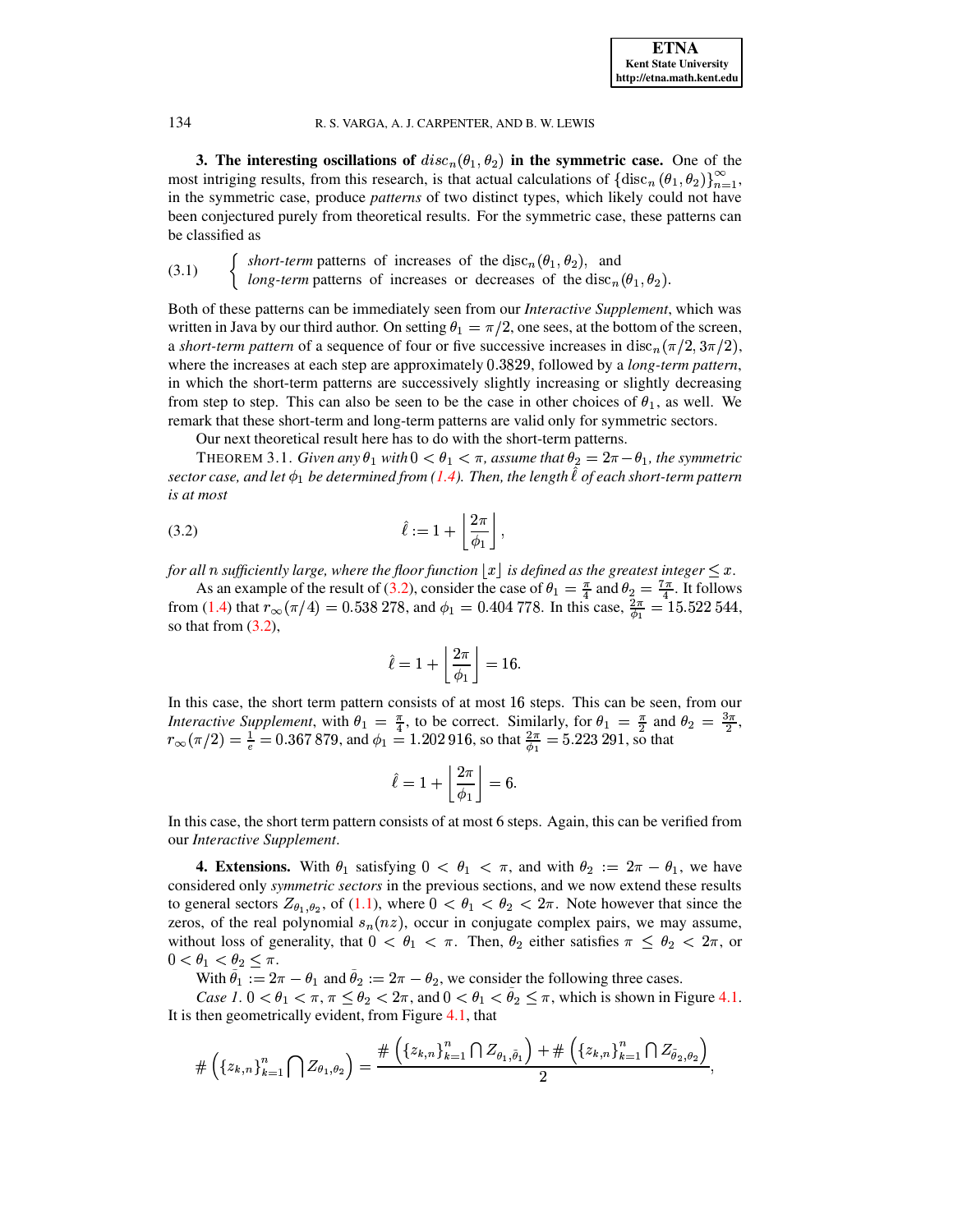

<span id="page-7-0"></span>FIG. 4.1. Case 1:  $0 < \theta_1 < \pi$ ,  $\pi \leq \theta_2 < 2\pi$ , and  $0 < \theta_1 < \tilde{\theta}_2 \leq \pi$ .

and, on using the definition of  $(1.5)$ , it can be verified that

<span id="page-7-2"></span>(4.1) 
$$
\operatorname{disc}_n(\theta_1, \theta_2) = \left[ \operatorname{disc}_n(\theta_1, \tilde{\theta}_1) + \operatorname{disc}_n(\tilde{\theta}_2, \theta_2) \right] / 2.
$$

Case 2.  $0 < \theta_1 < \pi$ ,  $\pi < \theta_2 < 2\pi$ , and  $0 < \tilde{\theta}_2 < \theta_1 < \pi$ , which is shown in Figure 4.2. Similarly, we obtain

(4.2) 
$$
\operatorname{disc}_n(\theta_1, \theta_2) = \left[ \operatorname{disc}_n(\tilde{\theta}_2, \theta_2) + \operatorname{disc}_n(\theta_1, \tilde{\theta}_1) \right] / 2,
$$

The final case to be considered is

Case 3.  $0 < \theta_1 < \theta_2 \leq \pi$ , which is shown in Figure 4.3, and it similarly follows that

<span id="page-7-3"></span>(4.3) 
$$
\operatorname{disc}_n(\theta_1, \theta_2) = \left[ \operatorname{disc}_n(\theta_1, \tilde{\theta}_1) - \operatorname{disc}_n(\theta_2, \tilde{\theta}_2) \right] / 2,
$$

<span id="page-7-1"></span>Thus, we have shown how the general function disc<sub>n</sub>( $\theta_1$ ,  $\theta_2$ ) can be expressed in terms of symmetric sectors. This will be used below to extend the result of Theorem  $2.5$ , on symmetric sectors, to general sectors. Its proof is given in Section 5.

THEOREM 4.1. Given any angles  $\theta_1$  and  $\theta_2$  with  $0 < \theta_1 < \theta_2 < 2\pi$ , then,

(4.4) 
$$
\operatorname{disc}_n(\theta_1, \theta_2) \sim K \log n, \text{ as } n \to \infty,
$$

where  $K > 0$  is dependent only on  $\theta_1$  and  $\theta_2$ .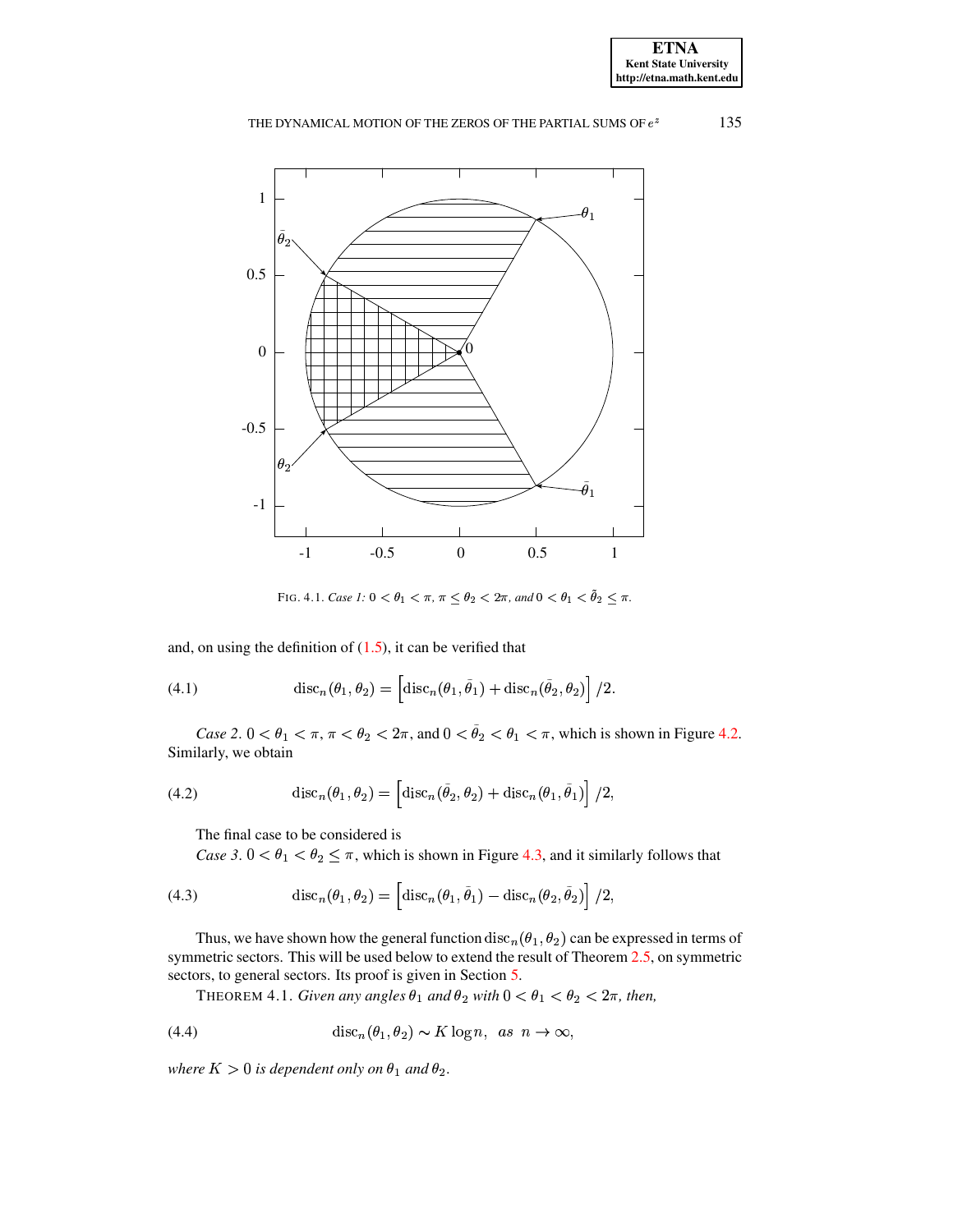

FIG. 4.2. Case 2:  $0 < \theta_1 < \pi$ ,  $\pi < \theta_2 < 2\pi$ , and  $0 < \tilde{\theta}_2 < \theta_1 < \pi$ .

<span id="page-8-0"></span>

<span id="page-8-1"></span>FIG. 4.3. Case 3:  $0 < \theta_1 < \theta_2 \leq \pi$ .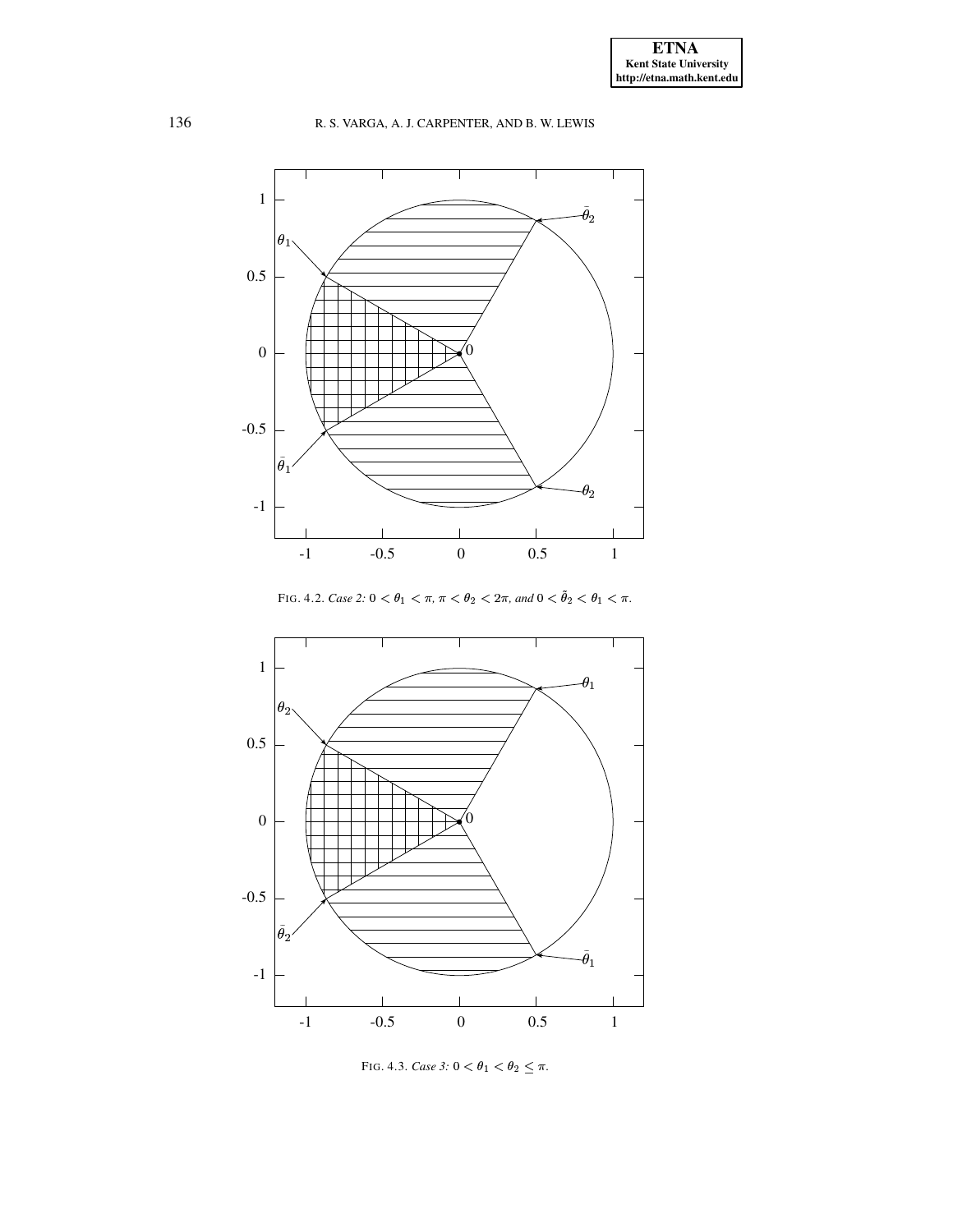<span id="page-9-0"></span>**5. Proofs.** *Proof of Proposition 2.1*. For each positive integer n, let  $\lambda_n$  be the largest positive number such that  $e^{i\lambda_n}$  is a point of  $\tilde{D}_n$ , i.e., from (2.4),

<span id="page-9-1"></span>(5.1) 
$$
e^{n(1-\cos\lambda_n)} = \tau_n \sqrt{2\pi n} (2-2\cos\lambda_n)^{1/2} = 2\tau_n \sqrt{\pi n} (1-\cos\lambda_n)^{1/2}.
$$

With  $v_n := 2n(1 - \cos \lambda_n)$ , the squaring of the expression in (5.1) gives

<span id="page-9-2"></span>(5.2) 
$$
e^{v_n} = 2\pi \tau_n^2 v_n
$$

Then, the largest of the two positive solutions of  $(5.2)$ , called  $v_n$ , can be expressed as the convergent expression

(5.3) 
$$
v_n = 2.903\ 948 + \frac{0.254\ 204}{n} - \frac{0.005\ 843}{n^2} + O\left(\frac{1}{n^3}\right), \text{ as } n \to \infty.
$$

From (5.2) and  $v_n := 2n(1 - \cos \lambda_n)$ , it can then be verified that

<span id="page-9-3"></span>
$$
(5.4) \ \ \lambda_n = \cos^{-1}\left\{1 - \frac{v_n}{2n}\right\} = \frac{1.704097}{\sqrt{n}} + \frac{0.280778}{n^{3/2}} + O\left(\frac{1}{n^{5/2}}\right), \text{ as } n \to \infty,
$$

which was stated in  $(2.5)$ . Then, improving slightly on the discussion in [2, Section 3], it follows that, for any  $\theta$  with  $\lambda_n < \theta < 2\pi - \lambda_n$ , there is a unique positive  $r_n(\theta) < 1$  such that  $r_n(\theta)e^{i\theta}$  is a point on  $\tilde{D}_n$ . Thus, having annexed the circular arc  $\{z=e^{i\theta}: -\lambda_n \leq \theta \leq \theta\}$  $\{\lambda_n\}$  to form the curve  $\tilde{D}_n$ , then  $\tilde{D}_n$  is a simple closed curve in  $\Delta$  which is star-shaped with respect to  $z = 0$ , giving part i) of Proposition 2.1. Part ii) of Proposition 2.1 then follows from equations  $(3.12)$  and  $(3.13)$  of  $[2]$ .

It can be verified from (5.4) and (2.7) that  $\Psi_1(\lambda_1) = 4.022922$  radians, and that  $\Psi_n(\lambda_n)$ is strictly decreasing in *n* to  $\pi/2 = 1.570796$ , as  $n \to \infty$ . Thus,

(5.5) 
$$
\Psi_n(\lambda_n) < 2\pi = 6.283\,185, \qquad \text{for each } n \ge 1,
$$

from which part **iii**) of Proposition 2.1 follows.

Next, for any fixed  $n \ge 1$ , it was stated in [2, p. 118] that  $\Psi_n(\theta)$  is a strictly increasing function of  $\theta$  on the interval  $\left[\cos^{-1}\left(\frac{n-2}{n}\right), 2\pi - \cos^{-1}\left(\frac{n-2}{n}\right)\right]$ , where the end-points of this interval come from the definition of the curve  $D_n$  in (2.2). Recalling that the curve  $D_n$  of (2.4) is just an extension of the curve  $D_n$  to the boundary of  $\Delta$ , the proof from [2] similarly shows that  $\Psi_n(\theta)$  is a strictly increasing function of  $\theta$  on the longer interval  $[\lambda_n, 2\pi - \lambda_n]$ , where  $\lambda_n$  is the largest number such that  $e^{i\lambda_n}$  is a point of  $\tilde{D}_n$ , and this gives iv) of Proposition 2.1.

Finally, the proof of  $\bf{v}$ ) of Proposition 2.1 again comes directly from [2, p. 118], completing the proof.  $\Box$ 

*Proof of Proposition 2.2.* With Proposition 2.1, assume that  $\lambda_n \leq \theta_1 < \pi$ , and let  $z = r_n(\theta_1)e^{i\theta_1}$  be the associated unique point of  $D_n$ , i.e.,

$$
\left|\frac{z\left(ze^{1-z}\right)^n}{\tau_n\sqrt{2\pi n}(1-z)}\right|=1,
$$

which means solving the following equation for  $r_n(\theta_1)$ :

<span id="page-9-4"></span>(5.6) 
$$
\frac{r_n(\theta_1) [r_n(\theta_1)e^{1-r_n(\theta_1)\cos\theta_1} ]^n}{\tau_n \sqrt{2\pi n} \left\{1 - 2r_n(\theta_1)\cos\theta_1 + r_n^2(\theta_1)\right\}^{1/2}} = 1
$$

Then from (2.7), compute  $\Psi_n(\theta_1)$ , as well as  $\langle \langle \Psi_n(\theta_1)/2\pi \rangle \rangle$ . This latter number then estimates the number of zeros of  $s_n(nz)$  in the sector  $0 \le \theta < \theta_1$ , and, as  $s_n(nz)$ , with positive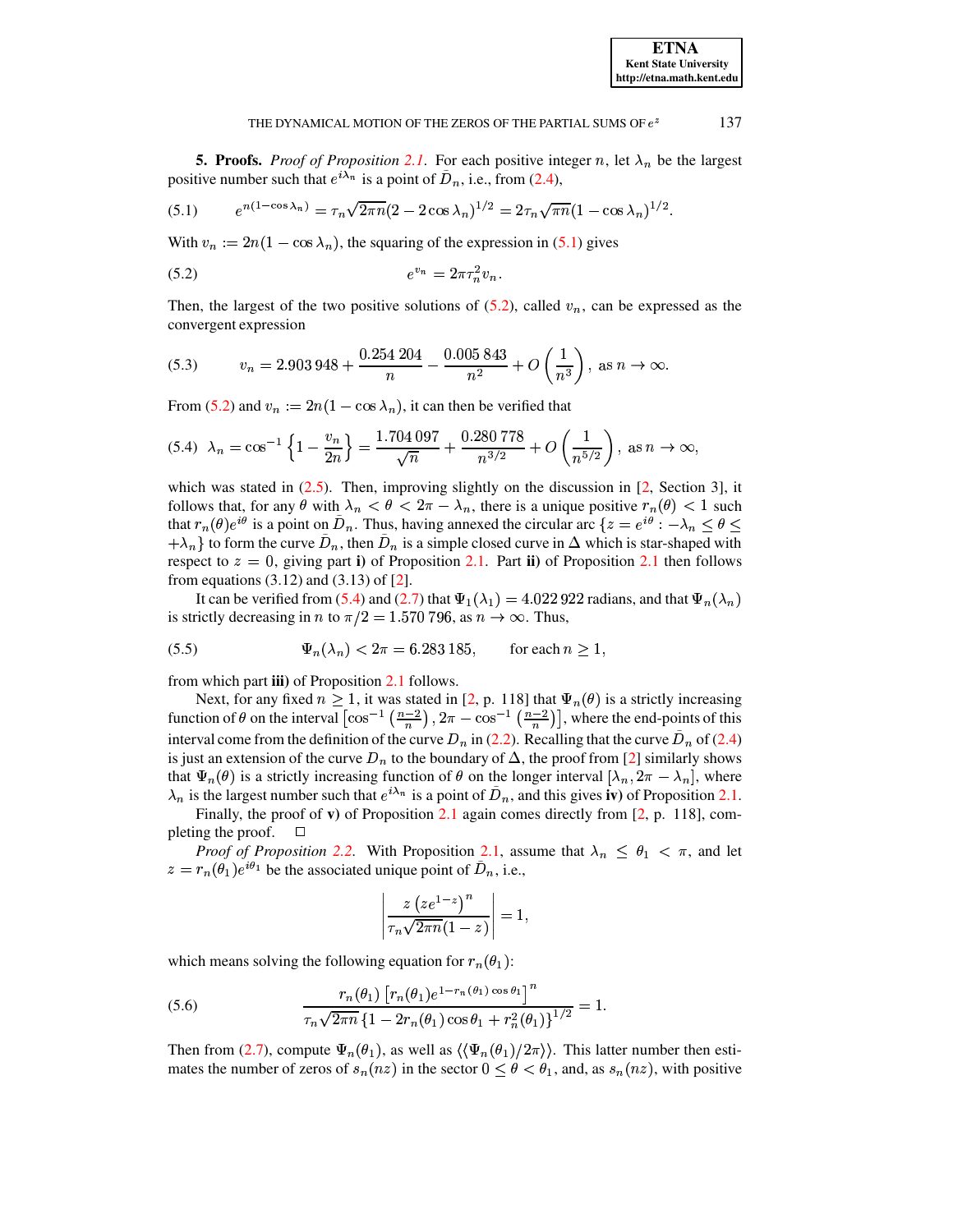coefficients, has no zeros on the positive real axis, the even number  $2\langle {\Psi_n(\theta_1)} / 2\pi \rangle$  estimates the total number of zeros of  $s_n(nz)$  in the symmetric sector  $-\theta_1 \leq \theta \leq \theta_1$ . Thus,  $1$ . Thus,  $n - 2\langle \langle \Psi_n(\theta_1)/2\pi \rangle \rangle$  estimates the total number of zeros of  $s_n(nz)$  in the complementary<br>symmetric sector  $[\theta_1, 2\pi - \theta_1]$ , which is stated in (2.12).  $(2\pi - \theta_1]$ , which is stated in [\(2.12\)](#page-4-2).  $\Box$ 

This leads us to the

*Proof of Proposition [2.3](#page-5-5)*. From [\(2.12\)](#page-4-2) and [\(1.5\)](#page-1-0), we have that

<span id="page-10-0"></span>(5.7) 
$$
\operatorname{disc}_n(\theta_1, 2\pi - \theta_1) = n - 2 \langle \langle \frac{\Psi_n(\theta_1)}{2\pi} \rangle \rangle - n \left( \frac{\phi_2 - \phi_1}{2\pi} \right).
$$

Since  $\theta_2 = 2\pi - \theta_1$ , it follows from [\(1.3\)](#page-0-0) and [\(1.4\)](#page-1-2) that  $r_\infty(\theta_2) = r_\infty(\theta_1)$  and  $\phi_2 = 2\pi - \phi_1$ .  $\tau-\theta_1$ , it follows from (1.3) and (1.4) that  $r_{\infty}(\theta_2)=r_{\infty}(\theta_1)$  and  $\phi_2=2\pi-\phi_1$ . Thus,  $\frac{4\pi}{2\pi}$  =  $1 - \frac{4\pi}{\pi}$ . Substituting this in [\(5.7\)](#page-10-0) gives

<span id="page-10-1"></span>(5.8) 
$$
\mathrm{disc}_n(\theta_1, 2\pi - \theta_1) = \frac{n\phi_1}{\pi} - 2\langle\langle \frac{\Psi_n(\theta_1)}{2\pi} \rangle\rangle.
$$

Next, we can rewrite  $(2.7)$  as

Next, we can rewrite (2.7) as  
\n
$$
\Psi_n(\theta_1) = n [\theta_1 - r_\infty(\theta_1) \sin \theta_1] + \theta_1 + \tan^{-1} \left( \frac{r_n(\theta_1) \sin \theta_1}{1 - r_n(\theta_1) \cos \theta_1} \right) + n \sin \theta_1 (r_\infty(\theta_1) - r_n(\theta_1)),
$$

which from  $(1.4)$  gives

$$
\Psi_n(\theta_1) = n\phi_1 + \theta_1 + \tan^{-1}\left(\frac{r_n(\theta_1)\sin\theta_1}{1 - r_n(\theta_1)\cos\theta_1}\right) + n\sin\theta_1\left(r_\infty(\theta_1) - r_n(\theta_1)\right),
$$

or equivalently,

or equivalently,  
(5.9) 
$$
n\phi_1 = \Psi_n(\theta_1) - \theta_1 - \tan^{-1}\left(\frac{r_n(\theta_1)\sin\theta_1}{1 - r_n(\theta_1)\cos\theta_1}\right) - n\sin\theta_1\left(r_\infty(\theta_1) - r_n(\theta_1)\right).
$$

Substituting the above expression for  $n\phi_1/\pi$  in [\(5.8\)](#page-10-1) then gives

<span id="page-10-2"></span>(5.10) 
$$
\operatorname{disc}_n(\theta_1, 2\pi - \theta_1) = \left\{ \frac{\Psi_n(\theta_1)}{\pi} - 2 \langle \langle \frac{\Psi_n(\theta_1)}{2\pi} \rangle \rangle \right\} - \left\{ \frac{\theta_1}{\pi} + \frac{1}{\pi} \tan^{-1} \left( \frac{r_n(\theta_1) \sin \theta_1}{1 - r_n(\theta_1) \cos \theta_1} \right) \right\} + \left\{ \frac{n \sin \theta_1}{\pi} [r_n(\theta_1) - r_\infty(\theta_1)] \right\},
$$

which gives the desired result of  $(2.16)$  of Proposition [2.3.](#page-5-5)  $\Box$ 

As previously remarked, the terms in the three braces of [\(5.10\)](#page-10-2) are all positive. Moreover, the first term in brackets satisfies, from the definition in  $(2.10)$ , the inequalities of  $(2.17)$ , for any  $n \geq 1$ .

We next turn to the

*Proof of Proposition* [2.4](#page-5-3). Given any fixed  $\theta_1$  with  $0 < \theta_1 < \pi$ , the quantity in the braces of [\(2.18\)](#page-5-7) satisfies  $n \sin \theta_1$ 

(5.11) 
$$
\frac{n \sin \theta_1}{\pi} [r_n(\theta_1) - r_\infty(\theta_1)] > 0, \text{ for any } n \ge 1,
$$

<span id="page-10-3"></span>

since 
$$
r_n(\theta_1) > r_\infty(\theta_1)
$$
 for any  $n \ge 1$ . Next, set  
(5.12) 
$$
M_n(\theta_1) := \frac{n \sin \theta_1}{\pi} [r_n(\theta_1) - r_\infty(\theta_1)].
$$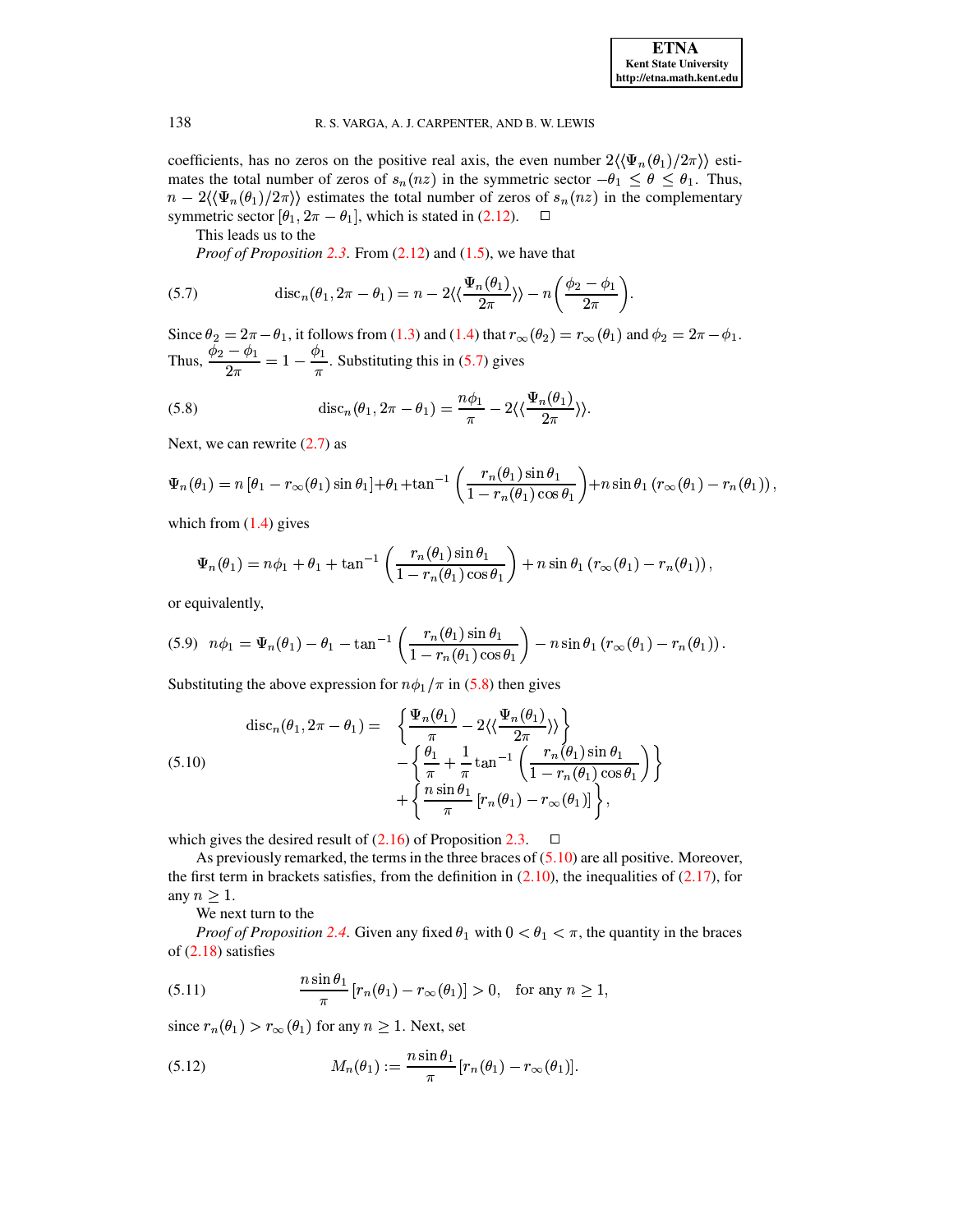It follows from [\(5.6\)](#page-9-4) that

<span id="page-11-0"></span>
$$
(5.13) \begin{aligned} r_n(\theta_1) \left\{ r_n(\theta_1) e^{1 - r_n(\theta_1) \cos \theta_1} \right\}^n &= \tau_n \sqrt{2\pi n} \left\{ 1 - 2r_n(\theta_1) \cos \theta_1 + r_n^2(\theta_1) \right\}^{1/2}, \\ \text{with } r_{\infty}(\theta_1) e^{1 - r_{\infty}(\theta_1) \cos \theta_1} &= 1. \end{aligned}
$$

Setting

<span id="page-11-2"></span>
$$
(5.14) \t\t\t\t r_n(\theta_1) := r_\infty(\theta_1) + \delta_n(\theta_1),
$$

so that  $\delta_n(\theta_1) > 0$  for all  $n \geq 1$ , then the first equation of [\(5.13\)](#page-11-0) can be expressed as

$$
\left(1+\frac{\delta_n(\theta_1)}{r_\infty(\theta_1)}\right)\left\{\left(1+\frac{\delta_n(\theta_1)}{r_\infty(\theta_1)}\right)e^{-\delta_n(\theta_1)\cos\theta_1}\right\}^n = \frac{\left\{1-2r_n(\theta_1)\cos\theta_1+r_n^2(\theta_1)\right\}^{1/2}}{r_\infty(\theta_1)}.
$$
\n(5.15)

On taking logarithms and dividing by  $n$ , we have

<span id="page-11-1"></span>
$$
(5.16)\ \log\left(1+\frac{\delta_n(\theta_1)}{r_\infty(\theta_1)}\right)-\delta_n(\theta_1)\cos\theta_1=\frac{\log(2\pi n)}{2n}+\text{ lower order terms in }n.
$$

Hence, for *n* large, we see that  $\delta_n({\theta_1})$  is small and positive, so that

$$
\log\left(1+\frac{\delta_n(\theta_1)}{r_{\infty}(\theta_1)}\right)=\frac{\delta_n(\theta_1)}{r_{\infty}(\theta_1)}+\text{ lower order terms.}
$$

This gives from  $(5.16)$  that

$$
\delta_n(\theta_1) \left\{ \frac{1}{r_{\infty}(\theta_1)} - \cos \theta_1 \right\} = \frac{\log(2\pi n)}{2n} + \text{ lower order terms in } n,
$$

which we can write as

(5.17) 
$$
\delta_n(\theta_1) \sim \frac{\log(2\pi n)}{2n} \left( \frac{r_{\infty}(\theta_1)}{1 - r_{\infty}(\theta_1) \cos \theta_1} \right), \text{ as } n \to \infty.
$$

Thus, from  $(5.12)$  and  $(5.14)$ ,

<span id="page-11-3"></span>
$$
(5.18) \qquad M_n(\theta_1) \sim \frac{\log(2\pi n)}{2\pi} \left( \frac{r_\infty(\theta_1) \sin \theta_1}{1 - r_\infty(\theta_1) \cos \theta_1} \right), \quad \text{as } n \to \infty,
$$

so that  $M_n(\theta_1)$  is unbounded as  $n \to \infty$ .  $\Box$ 

We remark that for *n* very large, the *accuracy* of the approximation of [\(5.18\)](#page-11-3) is also *very large.* We estimate that the result of  $(2.21)$ , for  $n = 10^{90}$ , is accurate to over 80 decimal digits!

*Proof of Theorem [2.5](#page-5-0)*. This is an easy consequence of Propositions [2.3](#page-5-5) and [2.4.](#page-5-3) The first term in braces of  $(5.10)$  always lies in the interval  $(0, 2]$ , from  $(2.17)$ . Next, the negative first term in braces of [\(5.10\)](#page-10-2) always lies in the interval (0, 2], from (2.17). Next, the negative second term in (5.10), for  $0 < \theta_1 < \pi$ , clearly always lies in the interval  $\left[-\frac{3}{2}, 0\right]$ , since  $\theta_1/\pi$ , by hypothesis, lies in  $(0, 1)$ , and, because the argument of the next term in turn is always positive, then this term can be no more than  $\frac{1}{2}$ . Hence, as the third term in braces of [\(2.16\)](#page-5-2) tends to  $+\infty$ , as  $n \to \infty$ , then [\(2.19\)](#page-5-4) of Theorem [2.5](#page-5-0) follows.  $\square$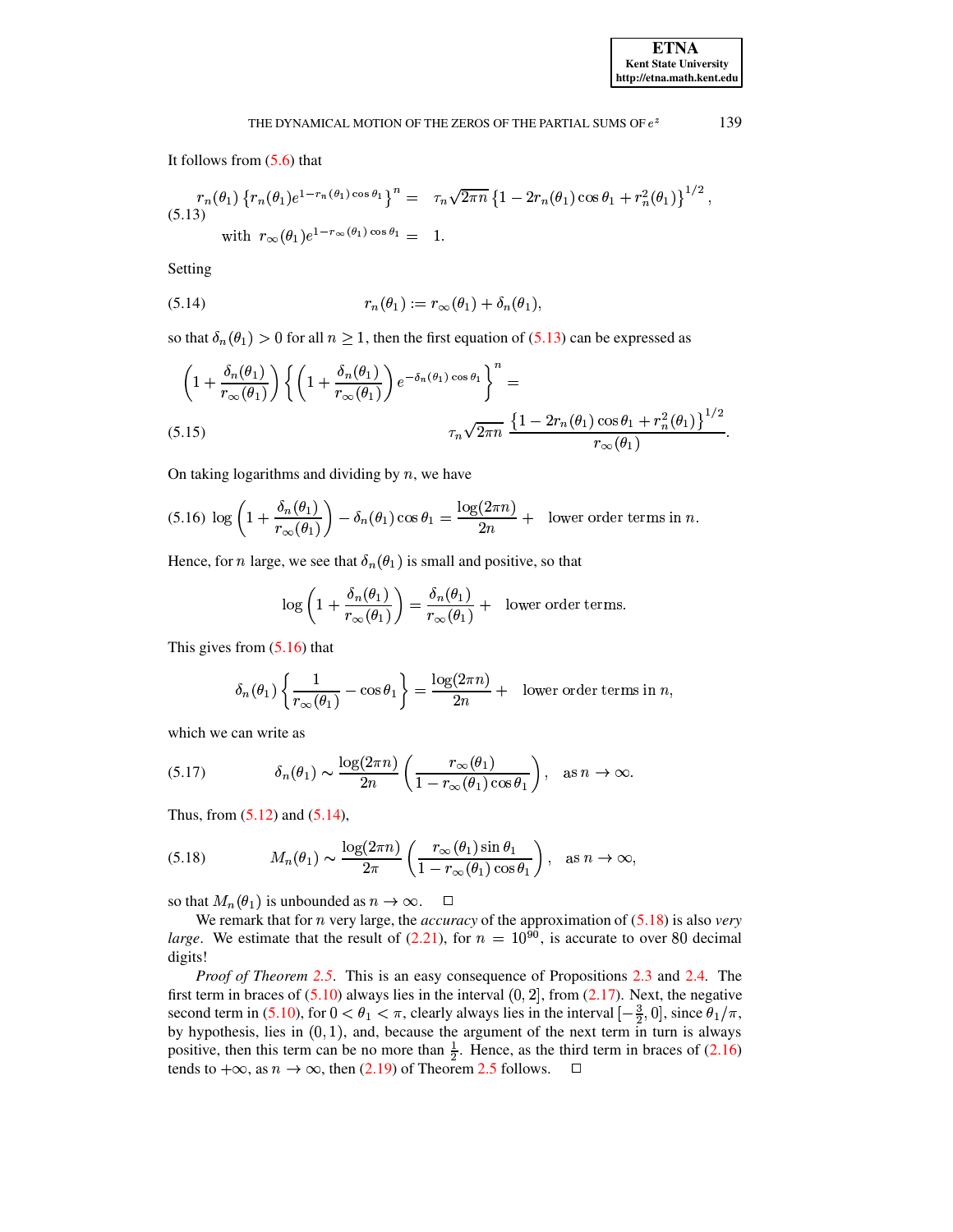*Proof of Theorem [3.1](#page-6-2).* Given any  $\theta_1$  with  $0 < \theta_1 < \pi$ , assume that  $\theta_2 = 2\pi - \theta_1$ , so that the sector  $Z_{\theta_1,\theta_2}$  of [\(1.1\)](#page-0-2) is *symmetric* about the real axis. To estimate the number of zeros of  $s_n(nz)$  in  $Z_{\theta_1,\theta_2}$ , we use the fact that the numbers  $\{\hat{z}_{k,n}\}_{k=1}^n \setminus C_\delta$ , are, from [\(2.9\)](#page-3-3), close to the actual zeros  $\{z_{k,n}\}_{k=1}^n$  of  $s_n(nz)$ . In particular, consider the unique points  $\hat{z}_{k,n} = \hat{r}_{k,n}e^{i\theta_{k,n}}$  $\left\{n \in \mathbb{R}^{i \hat{\theta}_{k,n}}\right\}_{k=1}^{n}$  of  $\tilde{D}_n$ , for which (cf. [\(2.8\)](#page-3-4))

(5.19) 
$$
\Psi_n(\hat{\theta}_{k,n}) := 2\pi k, \text{ for all } 1 \le k \le n,
$$

so that, from  $(2.6)$ ,

<span id="page-12-0"></span>(5.20) 
$$
\frac{\hat{z}_{k,n}(\hat{z}_{k,n}e^{1-\hat{z}_{k,n}})^n}{\tau_n\sqrt{2\pi n}(1-\hat{z}_{k,n})} = 1.
$$

Then, in place of the *n* points  $\{\hat{z}_{k,n} = \hat{r}_{k,n} e^{i\hat{\theta}_{k,n}}\}$  $e^{i v_{k,n}}$  N  $\int_{k=1}^{n}$ , we consider the following *n* uniformly *spaced* (in angle) *points*, defined as

<span id="page-12-1"></span>(5.21) 
$$
|\hat{w}_{k,n}| = 1, \text{ with } \arg \hat{w}_{k,n} = \frac{2\pi k}{n+1}, \text{ for all } 1 \le k \le n.
$$

We remark that asking if the approximate zero  $\hat{z}_{k,n}$  of  $s_n(nz)$  is in the sector  $Z_{\theta_1,\theta_2}$  is *equivalent* to asking if  $\hat{w}_{k,n}$  of [\(5.20\)](#page-12-0) satisfies

(5.22) 
$$
\frac{\Psi_n(\theta_1)}{n+1} \leq \arg \hat{w}_{k,n} \leq 2\pi - \frac{\Psi_n(\theta_1)}{n+1}.
$$

We further remark that, as  $\hat{w}_{k,n}$  can be expressed as

$$
\hat{w}_{k,n} = \hat{z}_{k,n} e^{1-\hat{z}_{k,n}} \left( \frac{e^{\hat{z}_{k,n}-1}}{\tau_n \sqrt{2\pi n} (1-\hat{z}_{k,n})} \right)^{1/(n+1)},
$$

we directly see, on letting  $n \to \infty$ , how the Szegő curve  $D_{\infty}$  of [\(1.3\)](#page-0-0) plays a major role in the result of [\(1.2\)](#page-0-1). We also show, in Figure [5.1,](#page-13-0) the numbers  $\{\hat{w}_{k,16}\}_{k=1}^{16}$  from the numbers  $\{\hat{w}_{k,16}\}_{k=1}^{16}$  from [\(5.21\)](#page-12-1).

Next, we order the approximate zeros  $\{\hat{z}_{k,n}\}_{k=1}^n$  of  $s_n(nz)$  by their increasing arguments, i.e.,

(5.23) 
$$
0 < \arg \hat{z}_{1,n} < \arg \hat{z}_{2,n} < \cdots < \arg \hat{z}_{n,n} < 2\pi.
$$

The "fanning out" of the exact zeros of  $s_n(nz)$ , above and below the real axis as n increases, as can be seen in more detail in the *Interactive Supplement*, implies that, in the closed upper half-plane,

<span id="page-12-2"></span>(5.24) 
$$
\arg \hat{z}_{k,n} > \arg \hat{z}_{k,n+1}
$$
, for all  $1 \le k \le \frac{n+1}{2}$ ,

and that, in the open lower half-plane, we have the reverse:

(5.25) 
$$
\arg \hat{z}_{k,n} < \arg \hat{z}_{k,n+1}, \text{ for all } \frac{n+1}{2} < k \le n.
$$

As the nonreal zeros of the real polynomial  $s_n(nz)$  occur in conjugate complex pairs, it is sufficient to consider the *motion* (with respect to  $n$ ) of the zeros, only in the upper half-plane of [\(5.24\)](#page-12-2). Now, as the approximate zeros  $\{\hat{z}_{k,n}\}_{k=1}^n$  of  $s_n(nz)$ , were derived (cf. (5.24))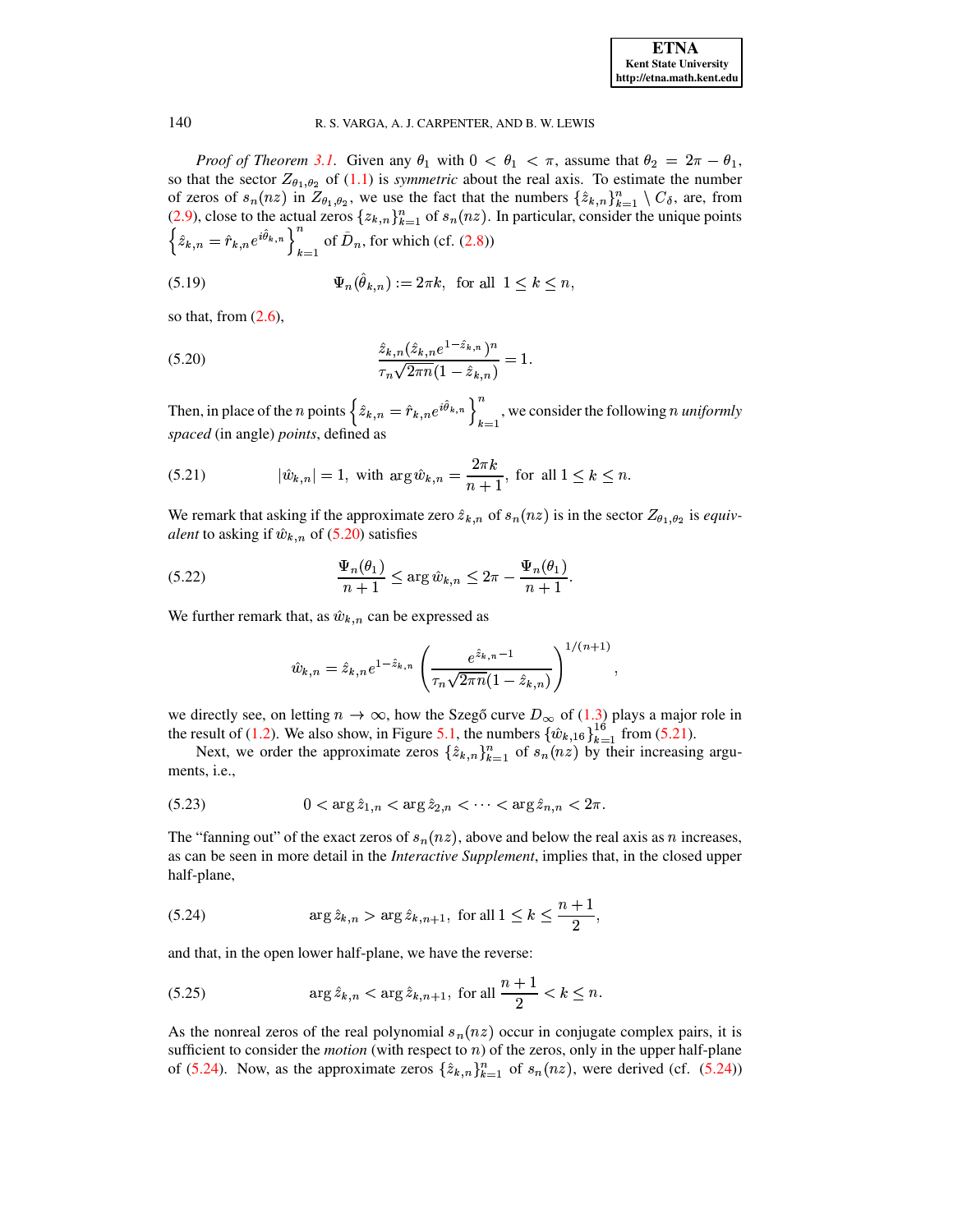

<span id="page-13-0"></span>FIG. 5.1.  $\{\hat{w}_{k,16}\}_{k=1}^{16}$  as  $\times$ 's and the zeros of  $s_{16}(16z)$  as  $\bullet$ 's.

as specific points  $\hat{z}_{k,n} = \hat{r}_{k,n} e^{i\theta_{k,n}}$  $n e^{i\theta_{k,n}}$  of the curve  $D_n$ , then the following analog of [\(5.24\)](#page-12-2) necessarily holds, i.e., from [\(5.21\)](#page-12-1),

(5.26) 
$$
\arg \hat{w}_{k,n} = \frac{2\pi k}{n+1} > \frac{2\pi k}{n+2} = \arg \hat{w}_{k,n+1}, \text{ for all } 1 \leq k \leq \frac{n+1}{2}.
$$

In addition, we see from  $(2.1)$  that

}<sup>P</sup>V <sup>y</sup> <sup>6</sup> <sup>8</sup> if and only if <sup>J</sup><sup>y</sup> {» <sup>~</sup> ¦¸ -. <sup>Û</sup><sup>P</sup> z <sup>y</sup> <sup>J</sup><sup>y</sup> {¨z~ ©¦¸ (5.27)

or, equivalently from [\(5.21\)](#page-12-1),

(5.28) 
$$
\hat{z}_{k,n} \in Z_{\theta_1, \theta_2}
$$
 if and only if  $\frac{\Psi_n(\theta_1)}{n+1} \le \frac{2\pi k}{n+1} \le \frac{\Psi_n(\theta_2)}{n+1}$ .

We note, for *n* an odd positive integer, say  $n = 2m + 1$ , that from [\(5.21\)](#page-12-1) we have

(5.29) 
$$
\arg \hat{w}_{m+1,2m+1} = \frac{2\pi(m+1)}{2m+2} = \pi.
$$

This means that  $s_{2m+1}((2m+1)z)$ , which has exactly one (negative) real zero, corresponds to the point  $\hat{w}_{m+1,2m+1}$ , which is also real and negative, from [\(5.21\)](#page-12-1).

Next, suppose that  $\hat{z}_{k,n}$  is *exactly* on the boundary of the symmetric sector  $Z_{\theta_1, \theta_2}$  in the upper half-plane, i.e.,

<span id="page-13-1"></span>(5.30) 
$$
\arg \hat{w}_{k,n} = \frac{2\pi k}{n+1} = \frac{\Psi_n(\theta_1)}{n+1}, \text{ where } 1 \le k \le \frac{n+1}{2}.
$$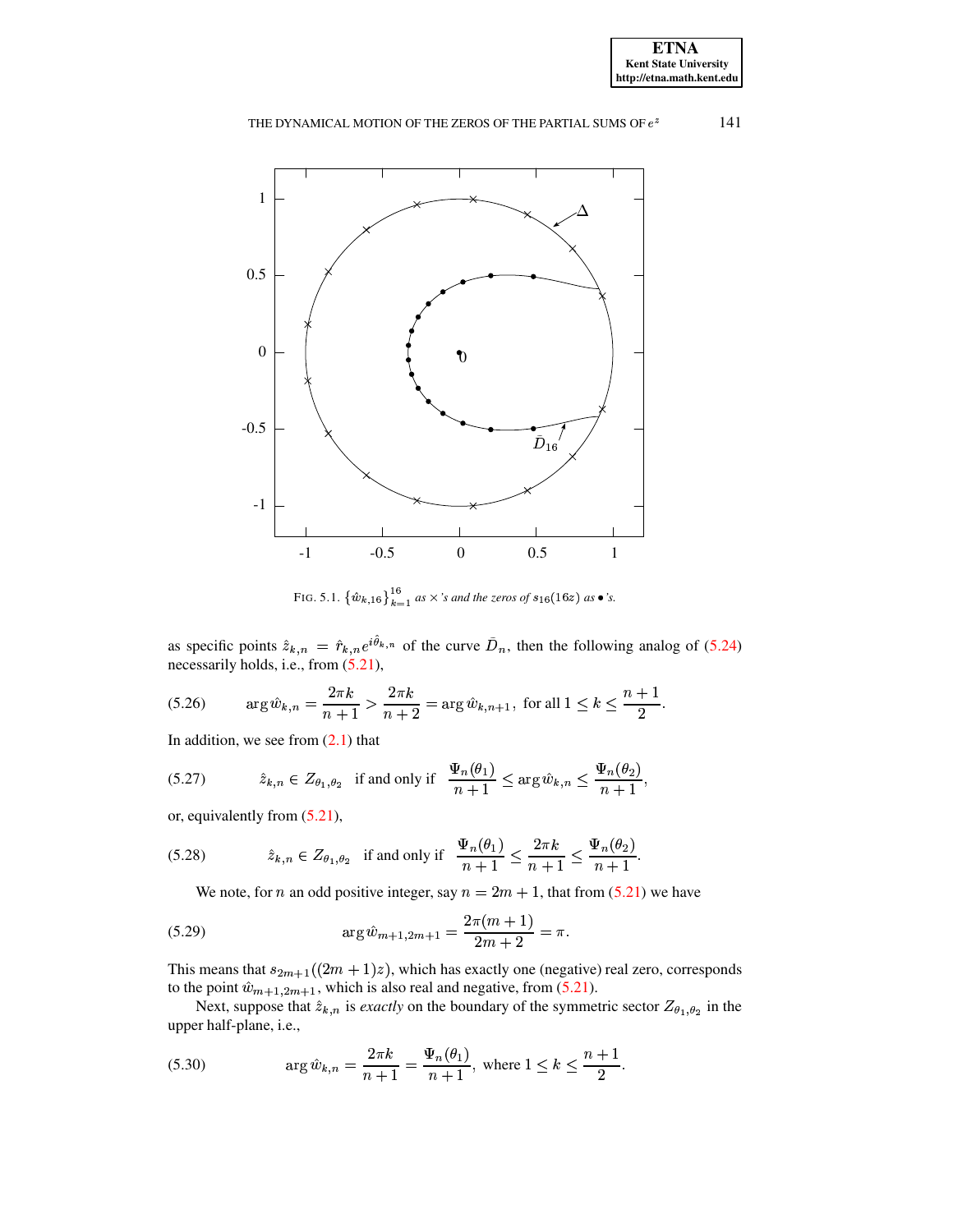If k satisfies  $1 \leq k \leq \frac{n-1}{2}$ , then

<span id="page-14-0"></span>(5.31) 
$$
\arg \hat{w}_{k,n} < \arg \hat{w}_{k+1,n} = \frac{2\pi(k+1)}{n+1} \leq \pi,
$$

which implies that  $\hat{z}_{k+1,n}$  is also in the upper half-plane of  $Z_{\theta_1,\theta_2}$ . It is then evident, from [\(5.31\)](#page-14-0), that the numbers  $\{\hat{w}_{k+1,m}\}_{m>n}$  are all in the upper half-plane, with strictly decreasing arguments, as  $m$  increases. (This is the analog, in the  $w$ -plane, of the "fanning out" of the zeros of  $s_n(nz)$ , in the upper half-plane.)

Next, what we seek, from this fanning out of the numbers  $\{\hat{w}_{k+1,m}\}_{m\geq n}$ , is the smallest nonnegative integer  $\ell$  so that  $\hat{z}_{k+1,n}, \hat{z}_{k+1,n+1}, \dots, \hat{z}_{k+1,n+\ell}$  are all *in* the upper half-plane of  $Z_{\theta_1,\theta_2}$ , while  $\hat{z}_{k+1,n+\ell+1}$  is *out* of this sector. This implies from [\(5.30\)](#page-13-1) that

(5.32) 
$$
\frac{2\pi(k+1)}{n+\ell+1} \ge \left(\frac{\Psi_n(\theta_1)}{n+1} = \frac{2\pi k}{n+1}\right) > \frac{2\pi(k+1)}{n+\ell+2},
$$

so that

<span id="page-14-3"></span>(5.33) 
$$
\ell \leq \frac{n+1}{k} < \ell + 1.
$$

From  $(5.30)$ , we can write these inequalities as

(5.34) 
$$
\ell \leq \frac{2\pi}{\Psi_n(\theta_1)/(n+1)} < \ell + 1.
$$

<span id="page-14-1"></span>Next, it follows from  $(2.7)$  and  $(1.4)$  that

(5.35) 
$$
\lim_{n \to \infty} \frac{\Psi_n(\theta_1)}{n+1} = \theta_1 - r_{\infty}(\theta_1) \sin \theta_1 =: \phi_1,
$$

where  $r_{\infty}(\theta_1)$  lies on  $D_{\infty}$ . Then, as [\(5.30\)](#page-13-1) implies that

<span id="page-14-2"></span>(5.36) 
$$
\frac{n+1}{k} = \frac{2\pi}{\Psi_n(\theta_1)/(n+1)},
$$

we see, assuming that *n* is large, from  $(5.35)$  and  $(2.7)$  that

$$
\frac{\Psi_n(\theta_1)}{n+1} \approx \phi_1.
$$

Moreover,  $(5.36)$ , coupled with the last inequality of  $(5.33)$ , gives approximately that

<span id="page-14-4"></span>
$$
\ell \le \frac{2\pi}{\phi_1} \le \ell + 1.
$$

Thus, [\(5.37\)](#page-14-4) says that  $2\pi/\phi_1$  is a good approximation of the positive  $\ell$  in [\(5.33\)](#page-14-3), when n is large, but, as the *Interactive Supplement* shows, it can also be quite good for small *n* as well. Furthermore, this implies that the *maximum* nonnegative integer  $\ell$  such that  $\hat{z}_{k+1,n+\ell} \notin$  $Z_{\theta_1,\theta_2}$  when  $\hat{z}_{k,n} = \theta_1$ , is given approximately by

$$
(5.38)\t\t\t 1 + \left\lfloor \frac{2\pi}{\phi_1} \right\rfloor,
$$

which is *independent* of *n*, and this is the desired result of [\(3.2\)](#page-6-1) of Theorem [3.1.](#page-6-2)  $\square$